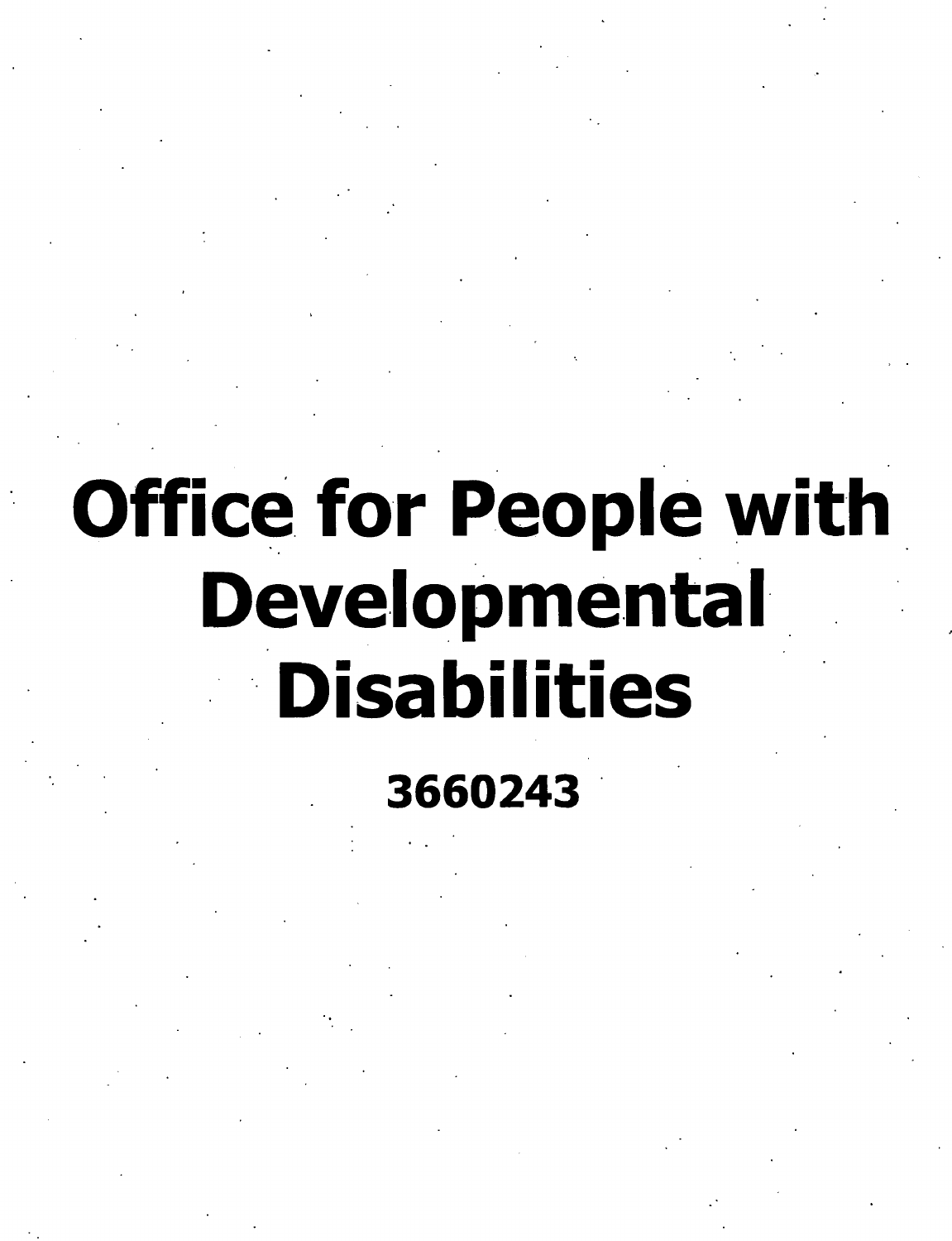# **FORM B**

# New York State Consultant Services **Contractor's Annual Employment Report**

Report Period: April 1,2019 to March 31, 2020

| Contracting State Agency Name: Office for the People with Development Disablilites<br>Contract Number: C00322GG<br><b>Agency Business Unit: OPD01</b><br>Contract Term: 07/01/2019 to 12/31/2023<br>Agency Department ID: 3660243<br>Contractor Name: Corning Council for Assistance & Informaiton to the Disabled<br>Contractor Address: 271 E. First Street, Corning, NY 14830<br>Description of Services Being Provided: Supportive Housing Initiative |                                |                                 |                  |
|-----------------------------------------------------------------------------------------------------------------------------------------------------------------------------------------------------------------------------------------------------------------------------------------------------------------------------------------------------------------------------------------------------------------------------------------------------------|--------------------------------|---------------------------------|------------------|
| Scope of Contract (Choose one that best fits):<br>$\Box$ Analysis<br>$\Box$ Evaluation                                                                                                                                                                                                                                                                                                                                                                    | $\Box$ Research                |                                 |                  |
| Data Processing<br>□ Computer Programming                                                                                                                                                                                                                                                                                                                                                                                                                 |                                | Training<br>Other IT consulting |                  |
| Engineering<br><b>Architect Services</b>                                                                                                                                                                                                                                                                                                                                                                                                                  | Surveying                      | <b>Environmental Services</b>   |                  |
| <b>Health Services</b><br>Mental Health Services                                                                                                                                                                                                                                                                                                                                                                                                          |                                |                                 |                  |
| <b>Accounting</b><br>Auditing                                                                                                                                                                                                                                                                                                                                                                                                                             | $\boxtimes$ Legal<br>Paralegal | <b>Other Consulting</b>         |                  |
| <b>Number of</b><br><b>Number of</b><br><b>Amount Payable</b><br><b>Employment Category</b><br><b>Employees</b><br><b>Hours Worked</b><br><b>Under the Contract</b>                                                                                                                                                                                                                                                                                       |                                |                                 |                  |
| <b>Paralegals and Legal Assistants</b>                                                                                                                                                                                                                                                                                                                                                                                                                    | 2.00                           | 47.00                           | \$5,072.00       |
|                                                                                                                                                                                                                                                                                                                                                                                                                                                           | 0.00                           | 0.00                            | \$0.00           |
|                                                                                                                                                                                                                                                                                                                                                                                                                                                           | 0.00                           | 0.00                            | \$0.00           |
|                                                                                                                                                                                                                                                                                                                                                                                                                                                           | 0.00                           | 0.00                            | \$0.00           |
|                                                                                                                                                                                                                                                                                                                                                                                                                                                           | 0.00                           | 0.00                            | \$0.00           |
|                                                                                                                                                                                                                                                                                                                                                                                                                                                           | 0.00                           | 0.00                            | \$0.00           |
|                                                                                                                                                                                                                                                                                                                                                                                                                                                           | 0.00                           | 0.00                            | \$0.00           |
|                                                                                                                                                                                                                                                                                                                                                                                                                                                           | 0.00                           | 0.00                            | \$0.00           |
|                                                                                                                                                                                                                                                                                                                                                                                                                                                           | 0.00                           | 0.00                            | \$0.00           |
|                                                                                                                                                                                                                                                                                                                                                                                                                                                           | 0.00                           | 0.00                            | \$0.00           |
|                                                                                                                                                                                                                                                                                                                                                                                                                                                           | 0.00<br>0.00                   | 0.00<br>0.00                    | \$0.00<br>\$0.00 |
|                                                                                                                                                                                                                                                                                                                                                                                                                                                           | 0.00                           | 0.00                            | \$0.00           |
| <b>Total this Page</b>                                                                                                                                                                                                                                                                                                                                                                                                                                    | 2.00                           | 47.00                           | \$5,072.00       |
| <b>Grand Total</b>                                                                                                                                                                                                                                                                                                                                                                                                                                        | 2.00                           | .47                             | 5,072            |

Name of person who prepared this report: Craig Ridosh

Title: Chief Financial Office

Preparer's Signature:

Date Prepared: 05/22/2020

Phone #: 607-962-8225

(Use additional pages, if necessary) example 2 and 2 and 2 and 2 and 2 and 2 and 2 and 2 and 2 and 2 and 2 and 2 and 2 and 2 and 2 and 2 and 2 and 2 and 2 and 2 and 2 and 2 and 2 and 2 and 2 and 2 and 2 and 2 and 2 and 2 a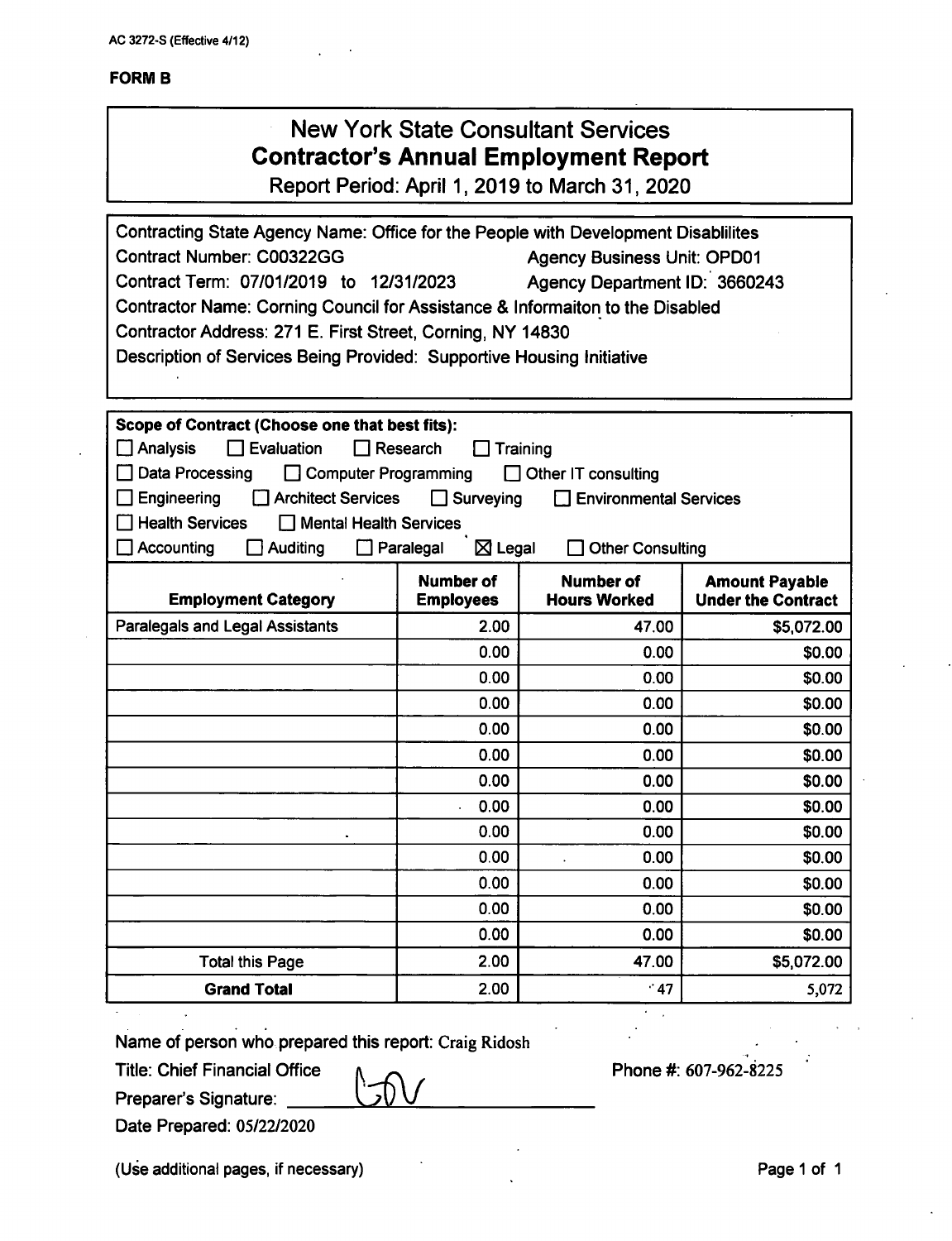#### FORMA

# New York State Consultant Services **Contractor's Planned Employment**

From Contract Start Date Through the End of the Contract Term

State Agency Name: OPWDD State Agency Department ID: 3660243 Contractor Name: NY Alliance for Inclusion and Innovation Contract Start Date: 4/1/2019

Agency Business Unit: OPD01

Contract Number: C00537 Contract End Date: 3/31/2020

| <b>Employment Category</b>          | <b>Number of</b><br><b>Employees</b> | <b>Number of Hours</b><br>to be Worked | <b>Amount Payable</b><br><b>Under the Contract</b> |
|-------------------------------------|--------------------------------------|----------------------------------------|----------------------------------------------------|
| 11-1021.00                          | 3.00                                 | 5,060.00                               | \$416,750.00                                       |
| 43-6011.00                          | 1.00                                 | 2,080.00                               | \$51,750.00                                        |
| 25-9031.01                          | 16.00                                | 6,473.00                               | \$394,694.00                                       |
| 15-1134.01                          | 1.00                                 | 200.00                                 | \$20,000.00                                        |
| 15-1199.06                          | 3.00                                 | 1,330.00                               | \$119,081.00                                       |
| 13-1111.00                          | 3.00                                 | 0.00                                   | \$135,000.00                                       |
|                                     | 0.00                                 | 0.00                                   | \$0.00                                             |
|                                     | 0.00                                 | 0.00                                   | \$0.00                                             |
|                                     | 0.00                                 | 0.00                                   | \$0.00                                             |
|                                     | 0.00                                 | 0.00                                   | \$0.00                                             |
| ٠                                   | 0.00                                 | 0.00                                   | \$0.00                                             |
|                                     | 0.00                                 | 0.00                                   | \$0.00                                             |
|                                     | 0.00                                 | 0.00                                   | \$0.00                                             |
|                                     | 0.00                                 | 0.00                                   | \$0.00                                             |
|                                     | 0.00                                 | 0.00                                   | \$0.00                                             |
|                                     | 0.00                                 | 0.00                                   | \$0.00                                             |
|                                     | 0.00                                 | 0.00                                   | \$0.00                                             |
| <b>Total this Page</b><br>$\lambda$ | 27.00                                | 15,143.00                              | \$1,137,275.00                                     |
| <b>Grand Total</b>                  |                                      |                                        |                                                    |

Name of person who prepared this report: Cathy Varano

<u>hu</u>

Title: Chief Program Officer

Phone #: 518-253-5844

Preparer's Signature: <u>loty</u>

Date Prepared: 10/18/2019

(Use additional pages, if necessary) example the state of the Page 1 of 1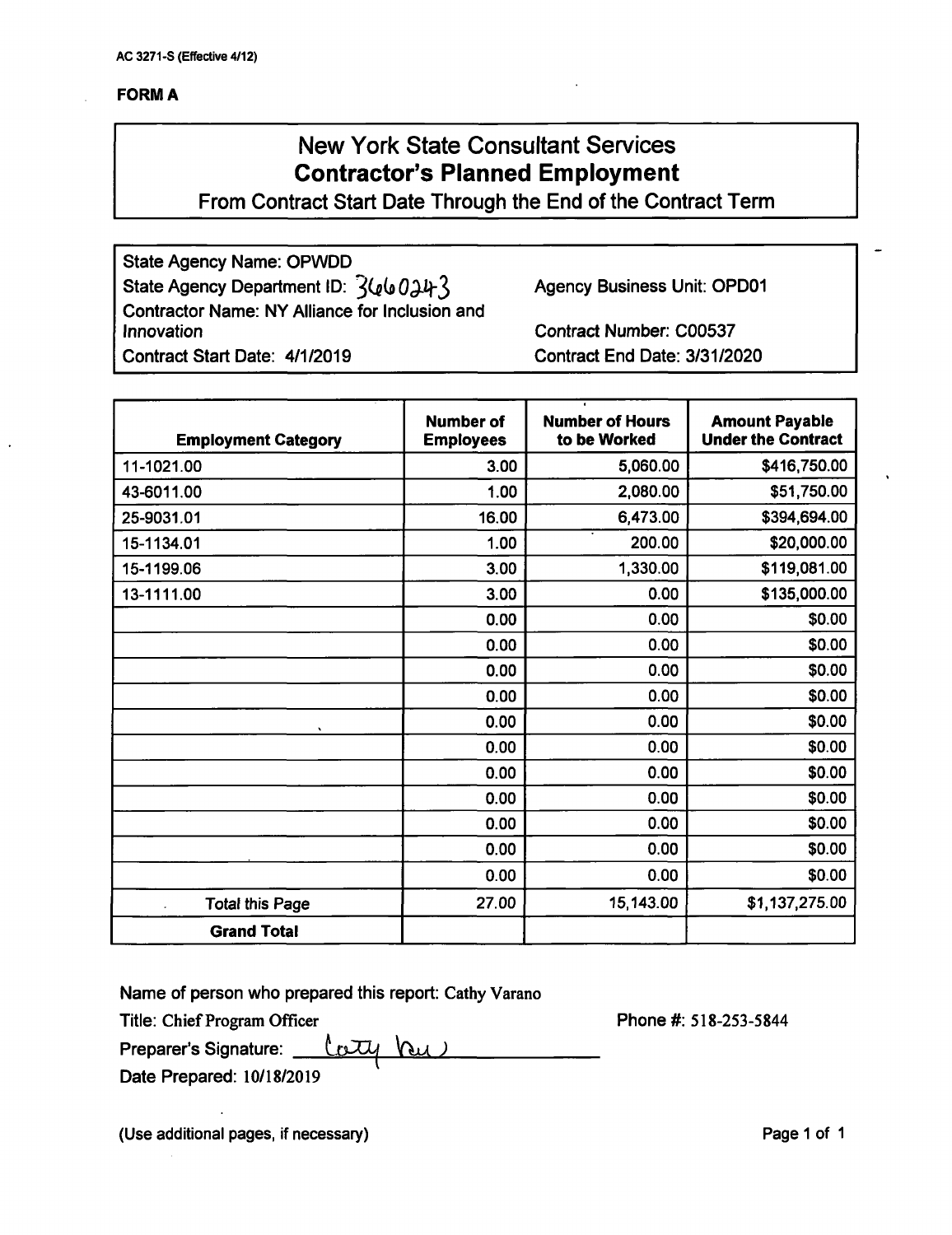## **FORM B**

| <b>New York State Consultant Services</b><br>Contractor's Annual Employment Report<br>Report Period: April 1, 2019 to March 31, 2020                                                                                                                                                                                                                                                                                                                |                                      |                                         |                                                    |
|-----------------------------------------------------------------------------------------------------------------------------------------------------------------------------------------------------------------------------------------------------------------------------------------------------------------------------------------------------------------------------------------------------------------------------------------------------|--------------------------------------|-----------------------------------------|----------------------------------------------------|
| <b>Contracting State Agency Name: OPWDD</b><br><b>Contract Number: C024583</b><br><b>Agency Business Unit: OPD01</b><br>Contract Term: 03/15/2014 to 03/14/2021<br>Agency Department ID: 3660243<br>Contractor Name: Karl Heiner Statistical Consulting, Ltd<br>Contractor Address: 1739 Athol Road, Schenectady, NY 12308<br>Description of Services Being Provided: Statistical consulting                                                        |                                      |                                         |                                                    |
| Scope of Contract (Choose one that best fits):<br>$\boxtimes$ Analysis<br>Evaluation<br><b>Research</b><br>Training<br>Data Processing<br>□ Computer Programming<br>$\Box$ Other IT consulting<br>Engineering<br><b>Architect Services</b><br>$\Box$ Surveying<br><b>Environmental Services</b><br><b>Health Services</b><br><b>Nental Health Services</b><br>Accounting<br>$\Box$ Auditing<br>$\Box$ Legal<br>Paralegal<br><b>Other Consulting</b> |                                      |                                         |                                                    |
| <b>Employment Category</b>                                                                                                                                                                                                                                                                                                                                                                                                                          | <b>Number of</b><br><b>Employees</b> | <b>Number of</b><br><b>Hours Worked</b> | <b>Amount Payable</b><br><b>Under the Contract</b> |
| <b>Statistician</b>                                                                                                                                                                                                                                                                                                                                                                                                                                 | 1.00                                 | 68.62                                   | \$13,725.00                                        |
| <b>WBE Subcontractor Statistician</b>                                                                                                                                                                                                                                                                                                                                                                                                               | 1.00                                 | 32.38                                   | \$6,475.00                                         |
|                                                                                                                                                                                                                                                                                                                                                                                                                                                     | 0.00                                 | 0.00                                    | \$0.00                                             |
|                                                                                                                                                                                                                                                                                                                                                                                                                                                     | 0.00                                 | 0.00                                    | \$0.00                                             |
|                                                                                                                                                                                                                                                                                                                                                                                                                                                     | 0.00                                 | 0.00                                    | \$0.00                                             |
|                                                                                                                                                                                                                                                                                                                                                                                                                                                     | 0.00                                 | 0.00                                    | \$0.00                                             |
|                                                                                                                                                                                                                                                                                                                                                                                                                                                     | 0.00                                 | 0.00                                    | \$0.00                                             |
|                                                                                                                                                                                                                                                                                                                                                                                                                                                     | 0.00                                 | 0.00                                    | \$0.00                                             |
|                                                                                                                                                                                                                                                                                                                                                                                                                                                     | 0.00                                 | 0.00                                    | \$0.00                                             |
| $\bullet$                                                                                                                                                                                                                                                                                                                                                                                                                                           | 0.00                                 | 0.00                                    | \$0.00                                             |
|                                                                                                                                                                                                                                                                                                                                                                                                                                                     | 0.00<br>0.00                         | 0.00<br>0.00                            | \$0.00<br>\$0.00                                   |
|                                                                                                                                                                                                                                                                                                                                                                                                                                                     | 0.00                                 | 0.00                                    | \$0.00                                             |
| <b>Total this Page</b>                                                                                                                                                                                                                                                                                                                                                                                                                              | 2.00                                 | 101.00                                  | \$20,200.00                                        |
| <b>Grand Total</b>                                                                                                                                                                                                                                                                                                                                                                                                                                  | 2.00                                 | 101                                     | \$20,200.00                                        |

Name of person who prepared this report: Karl Heiner

Title: President Preparer's Signature Date Prepared: 05/15/2020 Phone #: (518) 374-3689

(Use additional pages, if necessary) example 2 and 2 and 2 and 2 and 2 and 2 and 2 and 2 and 2 and 2 and 2 and 2 and 2 and 2 and 2 and 2 and 2 and 2 and 2 and 2 and 2 and 2 and 2 and 2 and 2 and 2 and 2 and 2 and 2 and 2 a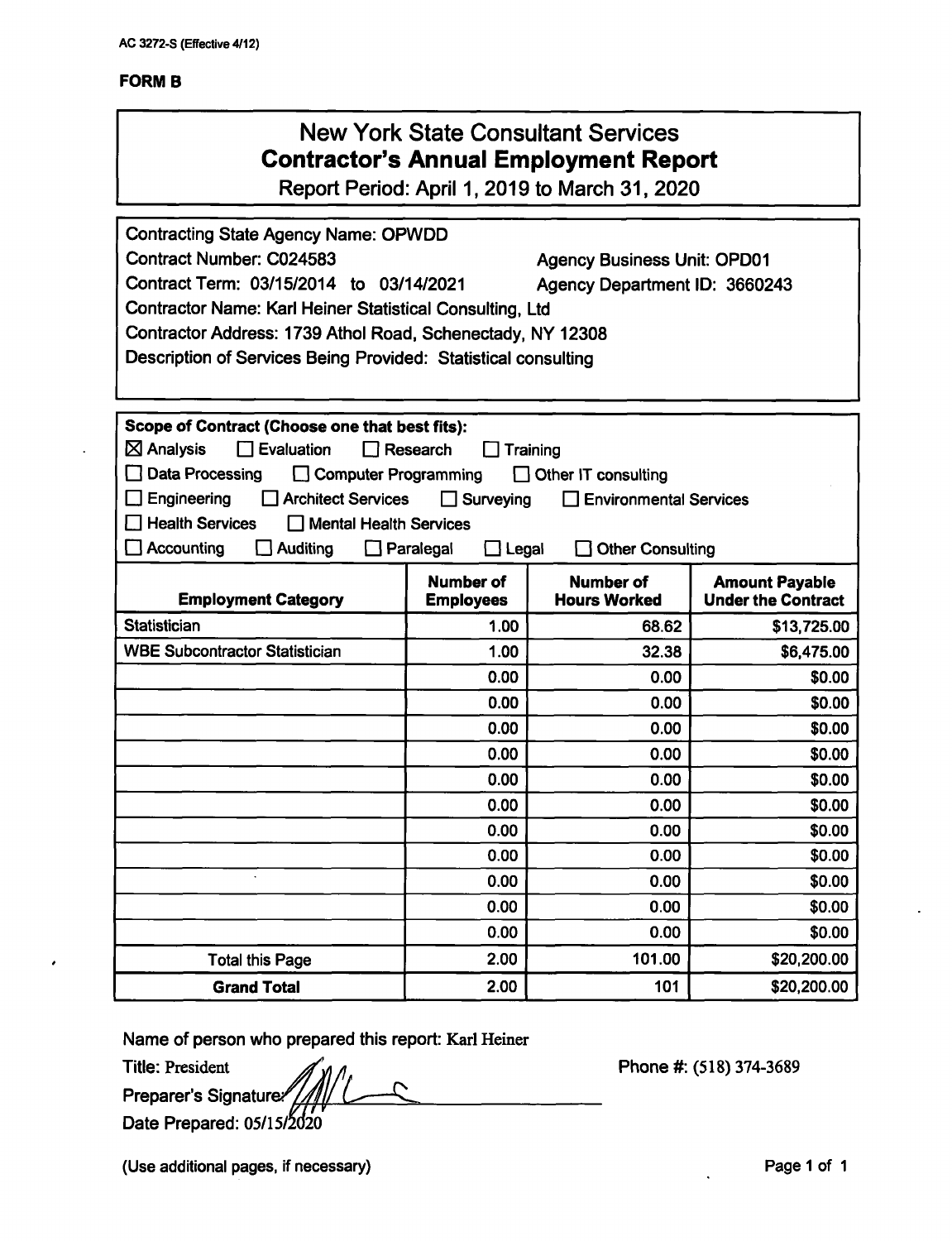# **FORMB**

| <b>New York State Consultant Services</b>    |  |
|----------------------------------------------|--|
| <b>Contractor's Annual Empioyment Report</b> |  |

Report Period: April 1.2019 to March 31, 2020

| <b>Contracting State Agency Name: OPWDD</b><br>Contract Number: C0SCO0006<br><b>Agency Business Unit: OPD01</b><br>Contract Term: 12/01/2017 to 11/30/2022<br>Agency Department ID: 3660243<br>Contractor Name: EFPR Group, CPAs, PLLC<br>Contractor Address: 6390 Main Street, Suite 200, Williamsville, New York 14221<br>Description of Services Being Provided: Auditing Services |                                                           |                                                                                             |                                                    |
|---------------------------------------------------------------------------------------------------------------------------------------------------------------------------------------------------------------------------------------------------------------------------------------------------------------------------------------------------------------------------------------|-----------------------------------------------------------|---------------------------------------------------------------------------------------------|----------------------------------------------------|
| Scope of Contract (Choose one that best fits):<br>Evaluation<br>Analysis<br>Data Processing<br>□ Computer Programming<br><b>Architect Services</b><br>Engineering<br><b>Health Services</b><br>Mental Health Services<br>Accounting<br>$\boxtimes$ Auditing                                                                                                                           | Research<br>$\Box$ Surveying<br>$\Box$ Legal<br>Paralegal | Training<br>Other IT consulting<br><b>Environmental Services</b><br><b>Other Consulting</b> |                                                    |
| <b>Employment Category</b>                                                                                                                                                                                                                                                                                                                                                            | <b>Number of</b><br><b>Employees</b>                      | <b>Number of</b><br><b>Hours Worked</b>                                                     | <b>Amount Payable</b><br><b>Under the Contract</b> |
| 13-2011.02 Auditors                                                                                                                                                                                                                                                                                                                                                                   | 26.00                                                     | 10,153.25                                                                                   | \$1,133,352.53                                     |
|                                                                                                                                                                                                                                                                                                                                                                                       | 0.00                                                      | 0.00                                                                                        | \$0.00                                             |
|                                                                                                                                                                                                                                                                                                                                                                                       | 0.00                                                      | 0.00                                                                                        | \$0.00                                             |
|                                                                                                                                                                                                                                                                                                                                                                                       | 0.00                                                      | 0.00                                                                                        | \$0.00                                             |
|                                                                                                                                                                                                                                                                                                                                                                                       | 0.00                                                      | 0.00                                                                                        | \$0.00                                             |
|                                                                                                                                                                                                                                                                                                                                                                                       | 0.00<br>ä,                                                | 0.00                                                                                        | \$0.00                                             |
|                                                                                                                                                                                                                                                                                                                                                                                       | 0.00                                                      | 0.00                                                                                        | \$0.00                                             |
|                                                                                                                                                                                                                                                                                                                                                                                       | 0.00                                                      | 0.00                                                                                        | \$0.00                                             |
|                                                                                                                                                                                                                                                                                                                                                                                       | 0.00                                                      | 0.00                                                                                        | \$0.00                                             |
|                                                                                                                                                                                                                                                                                                                                                                                       | 0.00                                                      | 0.00                                                                                        | \$0.00                                             |
|                                                                                                                                                                                                                                                                                                                                                                                       | 0.00                                                      | 0.00                                                                                        | \$0.00                                             |
|                                                                                                                                                                                                                                                                                                                                                                                       | 0.00                                                      | 0.00                                                                                        | \$0.00                                             |
|                                                                                                                                                                                                                                                                                                                                                                                       | 0.00                                                      | 0.00                                                                                        | \$0.00                                             |
| <b>Total this Page</b>                                                                                                                                                                                                                                                                                                                                                                | 26.00                                                     | 10,153.25                                                                                   | \$1,133,352.53                                     |
| <b>Grand Total</b>                                                                                                                                                                                                                                                                                                                                                                    | 26.00                                                     | 10,153                                                                                      | \$1,133,352.53                                     |

Name of person who prepared this report: Douglas E. Zimmerman, CPA

Title: **Partner** *^* **Preparer's Signature: Date Prepared: 5/15/2020** Phone #: (716) 634-0700

(Use additional pages, if necessary) example the contract of the Page 1 of 1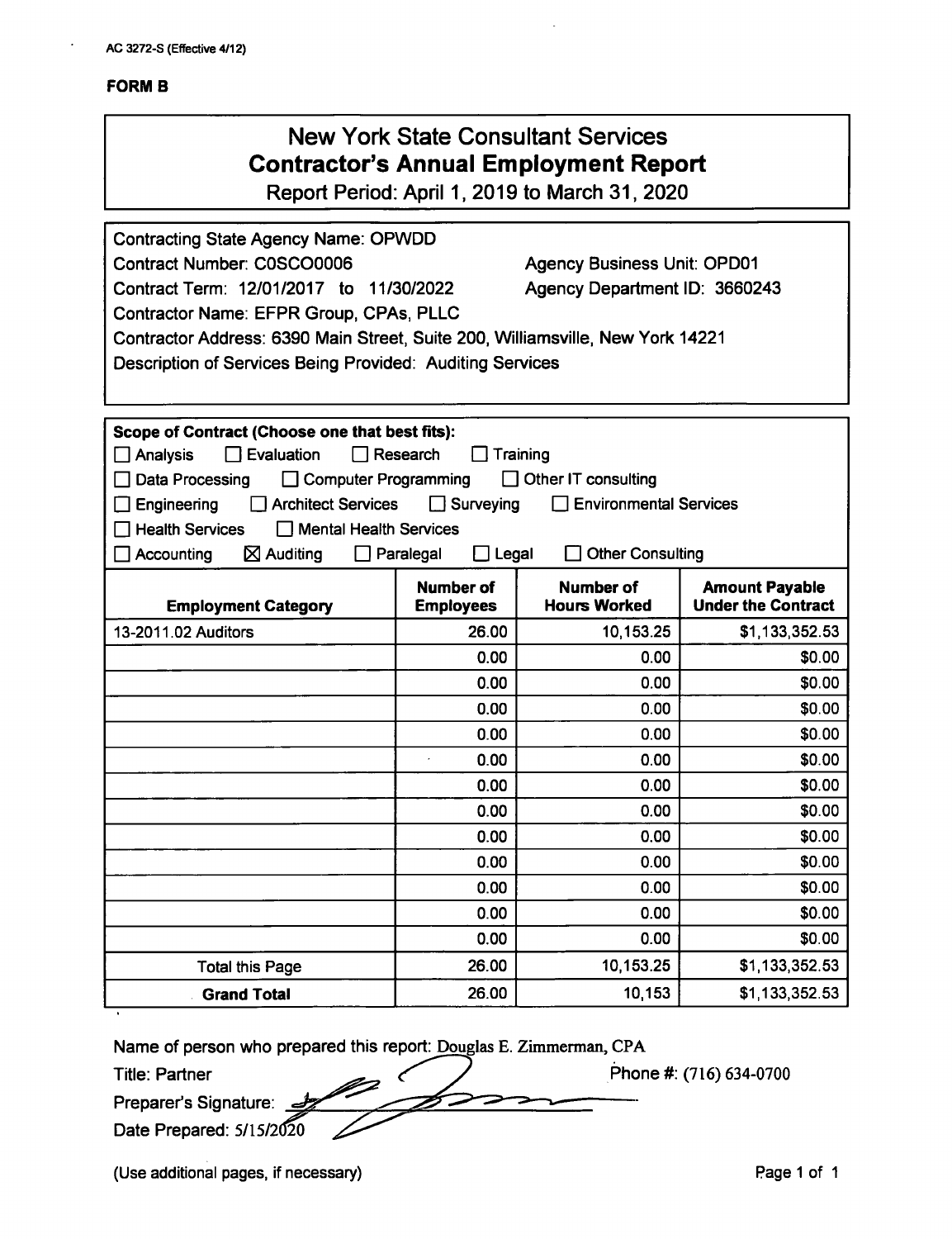# **FORM B**

# New York State Consultant Services **Contractor's Annual Employment Report**

Report Period: April 1,2019 to March 31, 2020

| Contracting State Agency Name: NYS Office for People With Developmental Disabilities<br>Contract Number: C0SCO0015<br><b>Agency Business Unit: OPD01</b><br>Contract Term: 04/01/2019 to 04/30/2020<br>Agency Department ID: 3660243<br>Contractor Name: A-magine Business Services, Inc.<br>Contractor Address: PO Box 13, Valatie, New York 12184<br>Description of Services Being Provided: VMS Consultant |                                                                             |                                                                                                         |                                                    |
|---------------------------------------------------------------------------------------------------------------------------------------------------------------------------------------------------------------------------------------------------------------------------------------------------------------------------------------------------------------------------------------------------------------|-----------------------------------------------------------------------------|---------------------------------------------------------------------------------------------------------|----------------------------------------------------|
| Scope of Contract (Choose one that best fits):<br>$\Box$ Analysis<br><b>Evaluation</b><br><b>Data Processing</b><br>$\Box$ Computer Programming<br>Engineering<br>Architect Services<br><b>Health Services</b><br>Mental Health Services<br>Accounting<br>Auditing                                                                                                                                            | $\Box$ Research<br>Surveying<br>$\perp$<br>$\Box$ Legal<br>$\Box$ Paralegal | Training<br>$\boxtimes$ Other IT consulting<br><b>Environmental Services</b><br><b>Other Consulting</b> |                                                    |
| <b>Employment Category</b>                                                                                                                                                                                                                                                                                                                                                                                    | <b>Number of</b><br><b>Employees</b>                                        | Number of<br><b>Hours Worked</b>                                                                        | <b>Amount Payable</b><br><b>Under the Contract</b> |
| 15-1032.00 - Computer Software<br>Engineer                                                                                                                                                                                                                                                                                                                                                                    | 1.00                                                                        | 1,232.00                                                                                                | \$123,200.00                                       |
|                                                                                                                                                                                                                                                                                                                                                                                                               | 0.00                                                                        | 0.00                                                                                                    | \$0.00                                             |
|                                                                                                                                                                                                                                                                                                                                                                                                               | 0.00                                                                        | 0.00                                                                                                    | \$0.00                                             |
|                                                                                                                                                                                                                                                                                                                                                                                                               | 0.00                                                                        | 0.00                                                                                                    | \$0.00                                             |
|                                                                                                                                                                                                                                                                                                                                                                                                               | 0.00                                                                        | 0.00                                                                                                    | \$0.00                                             |
|                                                                                                                                                                                                                                                                                                                                                                                                               | 0.00                                                                        | 0.00                                                                                                    | \$0.00                                             |
|                                                                                                                                                                                                                                                                                                                                                                                                               | 0.00                                                                        | 0.00                                                                                                    | \$0.00                                             |
|                                                                                                                                                                                                                                                                                                                                                                                                               | 0.00                                                                        | 0.00                                                                                                    | \$0.00                                             |
|                                                                                                                                                                                                                                                                                                                                                                                                               | 0.00                                                                        | 0.00                                                                                                    | \$0.00                                             |
|                                                                                                                                                                                                                                                                                                                                                                                                               | 0.00                                                                        | 0.00                                                                                                    | \$0.00                                             |
|                                                                                                                                                                                                                                                                                                                                                                                                               | 0.00                                                                        | 0.00                                                                                                    | \$0.00                                             |
|                                                                                                                                                                                                                                                                                                                                                                                                               | 0.00                                                                        | 0.00                                                                                                    | \$0.00                                             |
|                                                                                                                                                                                                                                                                                                                                                                                                               | 0.00                                                                        | 0.00                                                                                                    | \$0.00                                             |
| <b>Total this Page</b>                                                                                                                                                                                                                                                                                                                                                                                        | 1.00                                                                        | 1,232.00                                                                                                | \$123,200.00                                       |
| <b>Grand Total</b>                                                                                                                                                                                                                                                                                                                                                                                            |                                                                             |                                                                                                         |                                                    |

Name of person who prepared this report: Gary Strevell

Title: President

Preparer's Signature: / Date Prepared: 05/09/2020 /

Phone #: 518-527-5586

(Use additional pages, if necessary) example the state of the Page 1 of 1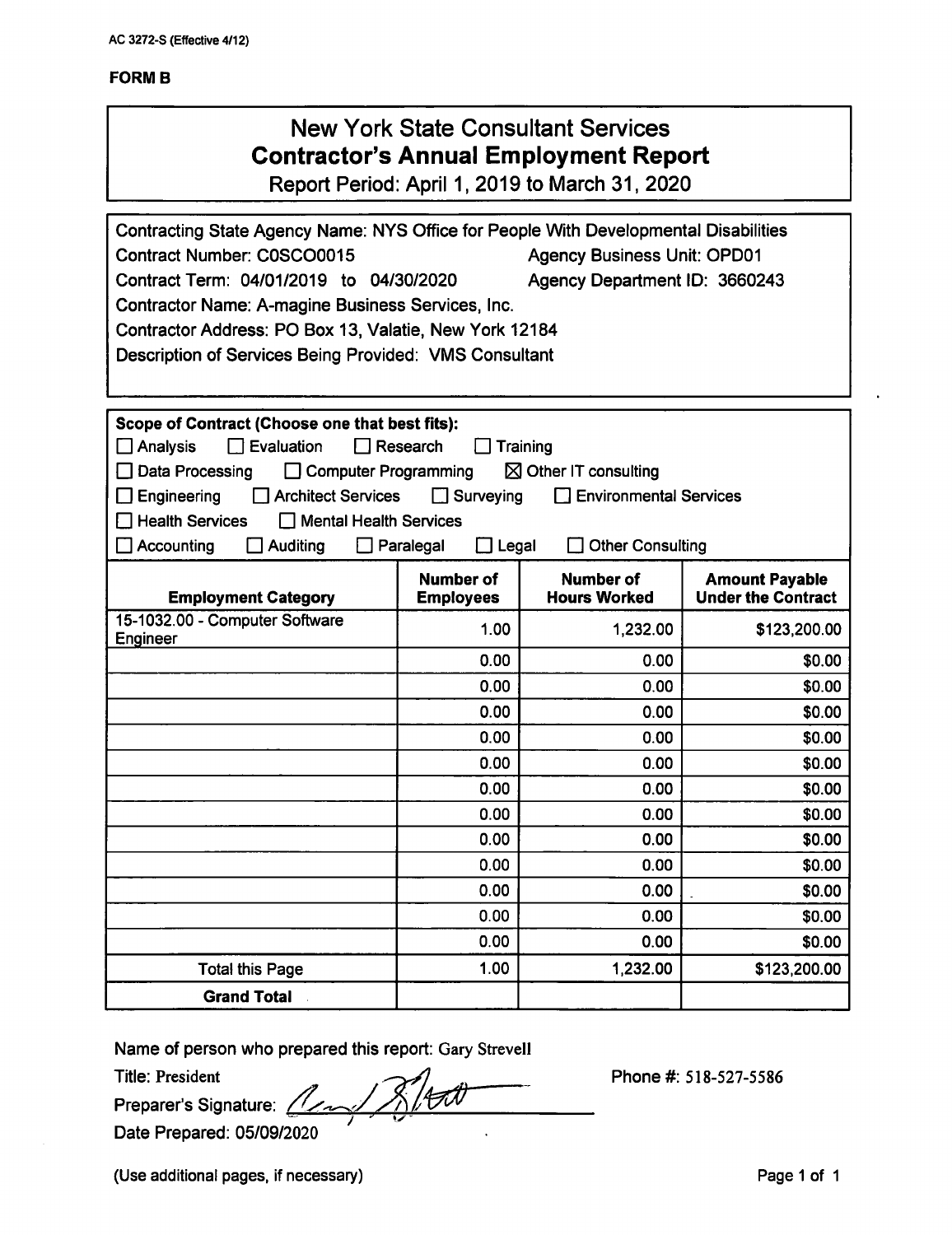# **FORMB**

|                                                                                                                                                                                                                                                                                                                                                                                        |                                                                 | <b>New York State Consultant Services</b><br><b>Contractor's Annual Employment Report</b><br>Report Period: April 1, 2019 to March 31, 2020 |                                                    |
|----------------------------------------------------------------------------------------------------------------------------------------------------------------------------------------------------------------------------------------------------------------------------------------------------------------------------------------------------------------------------------------|-----------------------------------------------------------------|---------------------------------------------------------------------------------------------------------------------------------------------|----------------------------------------------------|
| <b>Contracting State Agency Name: NYS OPWDD</b><br><b>Contract Number: PH65776</b><br>Agency Business Unit: 0PM (<br>Agency Department ID: 3Co(oOJY)<br>Contract Term: 11/01/2012 to 06/30/2019<br><b>Contractor Name: Knowledge Builders Inc.</b><br>Contractor Address: 1977 Western Avenue, Ste #1, Albany, NY 12202<br>Description of Services Being Provided: Technical Architect |                                                                 |                                                                                                                                             |                                                    |
| Scope of Contract (Choose one that best fits):<br>$\boxtimes$ Analysis<br>$\boxtimes$ Evaluation<br>$\boxtimes$ Data Processing<br>$\boxtimes$ Computer Programming<br>Engineering<br><b>Architect Services</b><br><b>Health Services</b><br>Mental Health Services<br>Accounting<br><b>Auditing</b><br>$\mathbf{1}$                                                                   | $\Box$ Research<br>Surveying<br>ΙI<br>Paralegal<br>$\Box$ Legal | Training<br>$\Box$ Other IT consulting<br><b>Environmental Services</b><br><b>Other Consulting</b>                                          |                                                    |
|                                                                                                                                                                                                                                                                                                                                                                                        | <b>Number of</b>                                                | <b>Number of</b>                                                                                                                            |                                                    |
| <b>Employment Category</b>                                                                                                                                                                                                                                                                                                                                                             | <b>Employees</b>                                                | <b>Hours Worked</b>                                                                                                                         | <b>Amount Payable</b><br><b>Under the Contract</b> |
| 15-1199.02                                                                                                                                                                                                                                                                                                                                                                             | 1.00                                                            | 1,828.00                                                                                                                                    | \$168,340.45                                       |
|                                                                                                                                                                                                                                                                                                                                                                                        | 0.00                                                            | 0.00                                                                                                                                        | \$0.00                                             |
|                                                                                                                                                                                                                                                                                                                                                                                        | 0.00                                                            | 0.00                                                                                                                                        | \$0.00                                             |
|                                                                                                                                                                                                                                                                                                                                                                                        | 0.00                                                            | 0.00                                                                                                                                        | \$0.00                                             |
|                                                                                                                                                                                                                                                                                                                                                                                        | 0.00                                                            | 0.00                                                                                                                                        | \$0.00                                             |
|                                                                                                                                                                                                                                                                                                                                                                                        | 0.00                                                            | 0.00                                                                                                                                        | \$0.00                                             |
|                                                                                                                                                                                                                                                                                                                                                                                        | 0.00                                                            | 0.00                                                                                                                                        | \$0.00                                             |
|                                                                                                                                                                                                                                                                                                                                                                                        | 0.00                                                            | 0.00                                                                                                                                        | \$0.00                                             |
|                                                                                                                                                                                                                                                                                                                                                                                        | 0.00                                                            | 0.00                                                                                                                                        | \$0.00                                             |
|                                                                                                                                                                                                                                                                                                                                                                                        | 0.00                                                            | 0.00                                                                                                                                        | \$0.00                                             |
|                                                                                                                                                                                                                                                                                                                                                                                        | 0.00                                                            | 0.00                                                                                                                                        | \$0.00                                             |
|                                                                                                                                                                                                                                                                                                                                                                                        | 0.00<br>0.00                                                    | 0.00<br>0.00                                                                                                                                | \$0.00<br>\$0.00                                   |
| <b>Total this Page</b>                                                                                                                                                                                                                                                                                                                                                                 | 1.00                                                            | 1,828.00                                                                                                                                    | \$168,340.45                                       |

Janvary

Name of person who prepared this report: Sanjay Kapalli

Title: Executive Vice President

Preparer's Signature:

Date Prepared: 04/30/2020

Phone #: 518-810-7478

(Use additional pages, if necessary) example 2 and 2 and 2 and 2 and 2 and 2 and 2 and 2 and 2 and 2 and 2 and 2 and 2 and 2 and 2 and 2 and 2 and 2 and 2 and 2 and 2 and 2 and 2 and 2 and 2 and 2 and 2 and 2 and 2 and 2 a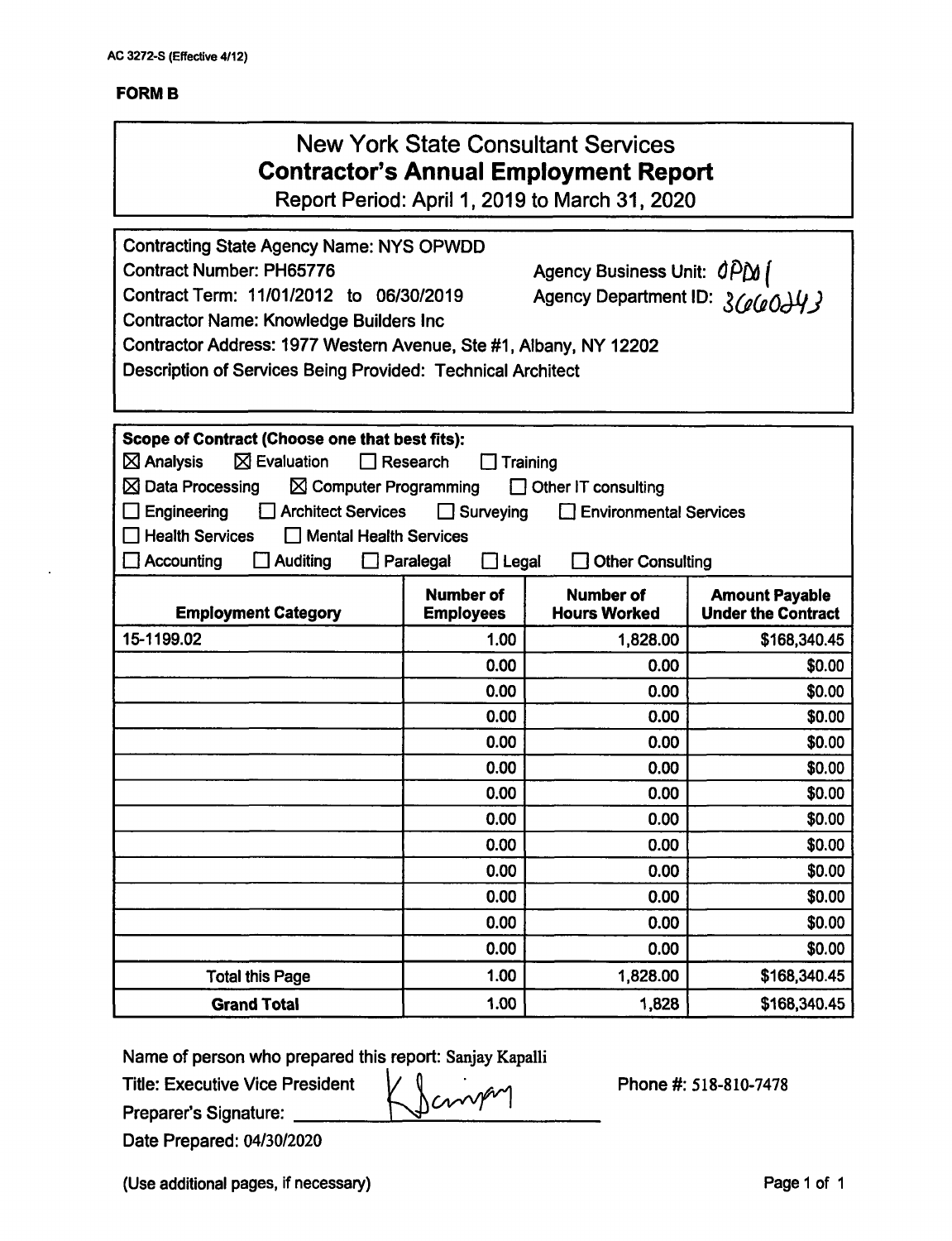• I

**AC 3272-S (Effective 4/12)**

|  |  | <b>FORM B</b> |  |  |
|--|--|---------------|--|--|
|--|--|---------------|--|--|

# New York State Consultant Services **Contractor's Annual Employment Report** Report Period; April 1, 2019 to March 31, 2020 **Contracting State Agency Name: Office for People With Developmental Disabilities Contract Number: PH 65782 Contract Term: 11/01/2012 to 06/30/2019 Contractor Name: PSI International Inc. Contractor Address: 11200 Waples Mill Rd, Suite 200 Fairfax. ,VA 22030 Description of Services Being Provided: IT Services Agency Business Unit: OPD01. . Agency Department ID: 3660243 Scope of Contract (Choose one that best fits):** ' □ Analysis . □ Evaluation □ Research □ Training □ Data Processing □ Computer Programming ■ X Other IT consulting □ Engineering □ Architect Services □ Surveying □ Environmental Services  $\Box$  Health Services Accounting Auditing Paralegal Legal Other Consulting **Mental Health Services Number of Employees Number of Hours Worked Amount Payable Employment Category** Computer Programmers 1 783.50 \$51,444.61 Computer User Support Specialists | 4 3,939.50 \$320,478.33 Database Administrators 1 2 1,299.75 \$99,924.78 IT Project Managers 1 1,909.25 | 5130,039.02 Total this Page 8 7,932.00 \$601,886.74 **Grand Total** • 8 7,932.00 \$601,886.74

**Name of person who prepared this report:** Jasmin Bertulfo

|  | Title: Accountant |
|--|-------------------|
|--|-------------------|

**Preparer's Signature:**

**Date Prepared: 05/08/2020**

(Use additional pages, if necessary) example 2 of 1 and 2 of 1 and 2 of 1 and 2 of 1 and 2 of 1 and 2 of 1 and 2 of 1 and 2 of 1 and 2 of 1 and 2 of 1 and 2 of 1 and 2 of 1 and 2 of 1 and 2 of 1 and 2 of 1 and 2 of 1 and 2

**Phone #:** 703.621.5849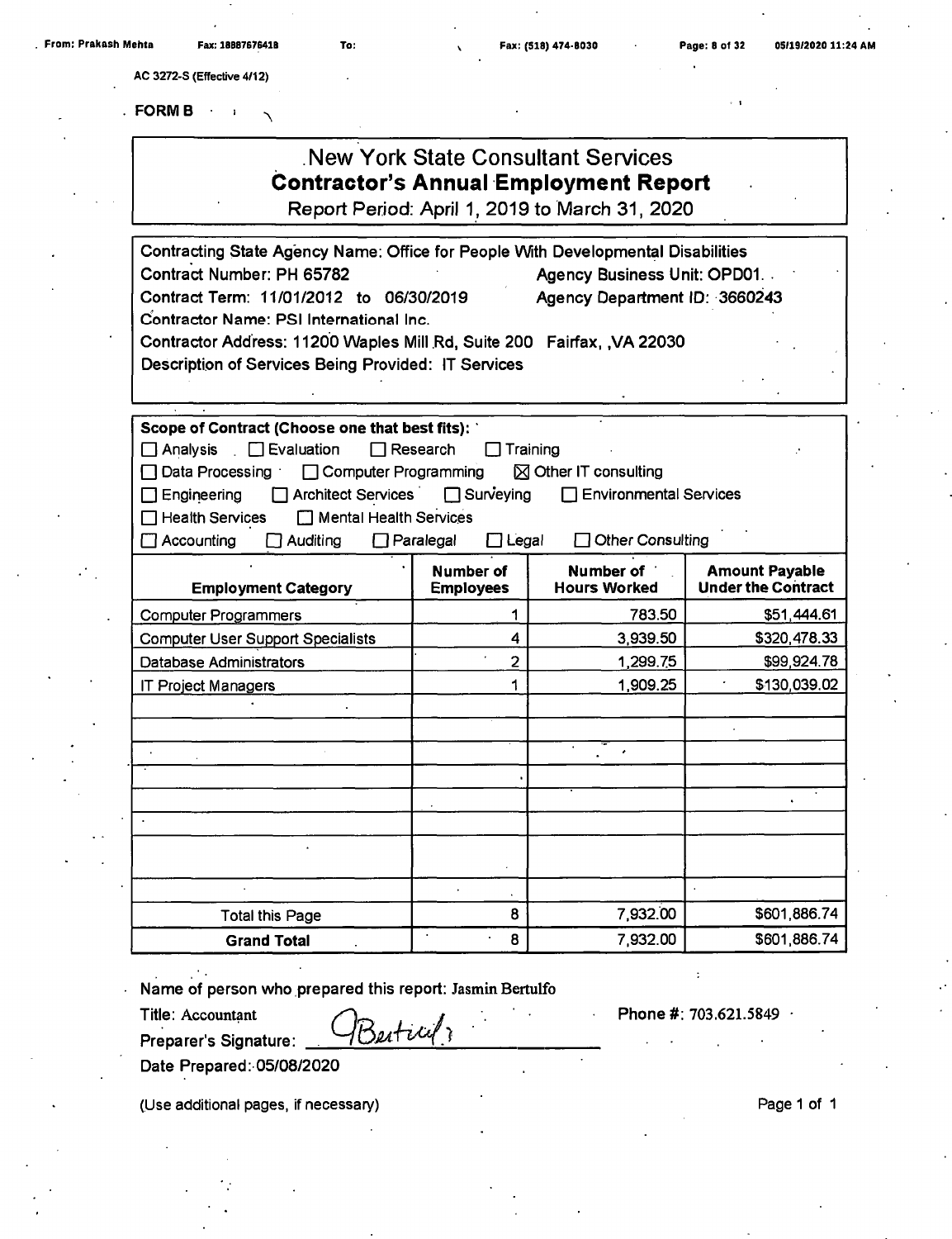# **FORM B**

| <b>New York State Consultant Services</b><br><b>Contractor's Annual Employment Report</b><br>Report Period: April 1, 2019 to March 31, 2020                                                                                                                                                                                                                                                                     |                                                           |                                                                                                         |                                                    |  |
|-----------------------------------------------------------------------------------------------------------------------------------------------------------------------------------------------------------------------------------------------------------------------------------------------------------------------------------------------------------------------------------------------------------------|-----------------------------------------------------------|---------------------------------------------------------------------------------------------------------|----------------------------------------------------|--|
| <b>OPWDD</b><br><b>Contracting State Agency Name:</b><br>Agency Business Unit: OPD0<br><b>Contract Number: PH68607</b><br>Agency Department ID: 3(100)43<br>Contract Term: 07/01/2019 to 06/30/2024<br><b>Contractor Name: Crossfire Consulting Corp</b><br>Contractor Address: 1940 Commerce Street, Yorktown Heights, NY 10598<br>Description of Services Being Provided: Hourly Based Information Technology |                                                           |                                                                                                         |                                                    |  |
| Scope of Contract (Choose one that best fits):<br>$\Box$ Analysis<br>Evaluation<br>$\Box$ Data Processing<br>□ Computer Programming<br>$\Box$ Engineering<br><b>Architect Services</b><br>$\Box$ Health Services<br><b>Mental Health Services</b><br>$\Box$ Accounting<br><b>Auditing</b>                                                                                                                       | Research<br>$\Box$ Surveying<br>$\Box$ Legal<br>Paralegal | Training<br>$\boxtimes$ Other IT consulting<br><b>Environmental Services</b><br><b>Other Consulting</b> |                                                    |  |
| <b>Employment Category</b>                                                                                                                                                                                                                                                                                                                                                                                      | <b>Number of</b><br><b>Employees</b>                      | Number of :-<br><b>Hours Worked</b>                                                                     | <b>Amount Payable</b><br><b>Under the Contract</b> |  |
| <b>Business Analyst</b>                                                                                                                                                                                                                                                                                                                                                                                         | 1.00                                                      | 917.50                                                                                                  | \$67,895.00                                        |  |
|                                                                                                                                                                                                                                                                                                                                                                                                                 | 0.00                                                      | 0.00                                                                                                    | \$0.00                                             |  |
|                                                                                                                                                                                                                                                                                                                                                                                                                 | 0.00                                                      | 0.00                                                                                                    | \$0.00                                             |  |
|                                                                                                                                                                                                                                                                                                                                                                                                                 | 0.00                                                      | 0.00                                                                                                    | \$0.00                                             |  |
|                                                                                                                                                                                                                                                                                                                                                                                                                 | 0.00                                                      | 0.00                                                                                                    | \$0.00                                             |  |
|                                                                                                                                                                                                                                                                                                                                                                                                                 | 0.00                                                      | 0.00                                                                                                    | \$0.00                                             |  |
|                                                                                                                                                                                                                                                                                                                                                                                                                 | 0.00                                                      | 0.00                                                                                                    | \$0.00                                             |  |
|                                                                                                                                                                                                                                                                                                                                                                                                                 | 0.00                                                      | 0.00                                                                                                    | \$0.00                                             |  |
|                                                                                                                                                                                                                                                                                                                                                                                                                 | 0.00                                                      | 0.00                                                                                                    | \$0.00                                             |  |
|                                                                                                                                                                                                                                                                                                                                                                                                                 | 0.00<br>0.00                                              | 0.00<br>0.00                                                                                            | \$0.00<br>\$0.00                                   |  |
|                                                                                                                                                                                                                                                                                                                                                                                                                 | 0.00                                                      | 0.00                                                                                                    | \$0.00                                             |  |
|                                                                                                                                                                                                                                                                                                                                                                                                                 | 0.00                                                      | 0.00                                                                                                    | \$0.00                                             |  |
|                                                                                                                                                                                                                                                                                                                                                                                                                 |                                                           |                                                                                                         |                                                    |  |
| <b>Total this Page</b>                                                                                                                                                                                                                                                                                                                                                                                          | 1.00                                                      | 917.50                                                                                                  | \$67,895.00                                        |  |

**Name of person who prepared this report:** Jessica Maz^"<

**Title: CEO** ^

**Preparer's Signature: \_\_ Date Prepared:** 05/12/2020 >7 **Phone** #: 914-302-2900 '-

(Use additional pages, if necessary) **Page 1 of 1** and 2 and 2 and 2 and 2 and 2 and 2 and 2 and 2 and 2 and 2 and 2 and 2 and 2 and 2 and 2 and 2 and 2 and 2 and 2 and 2 and 2 and 2 and 2 and 2 and 2 and 2 and 2 and 2 and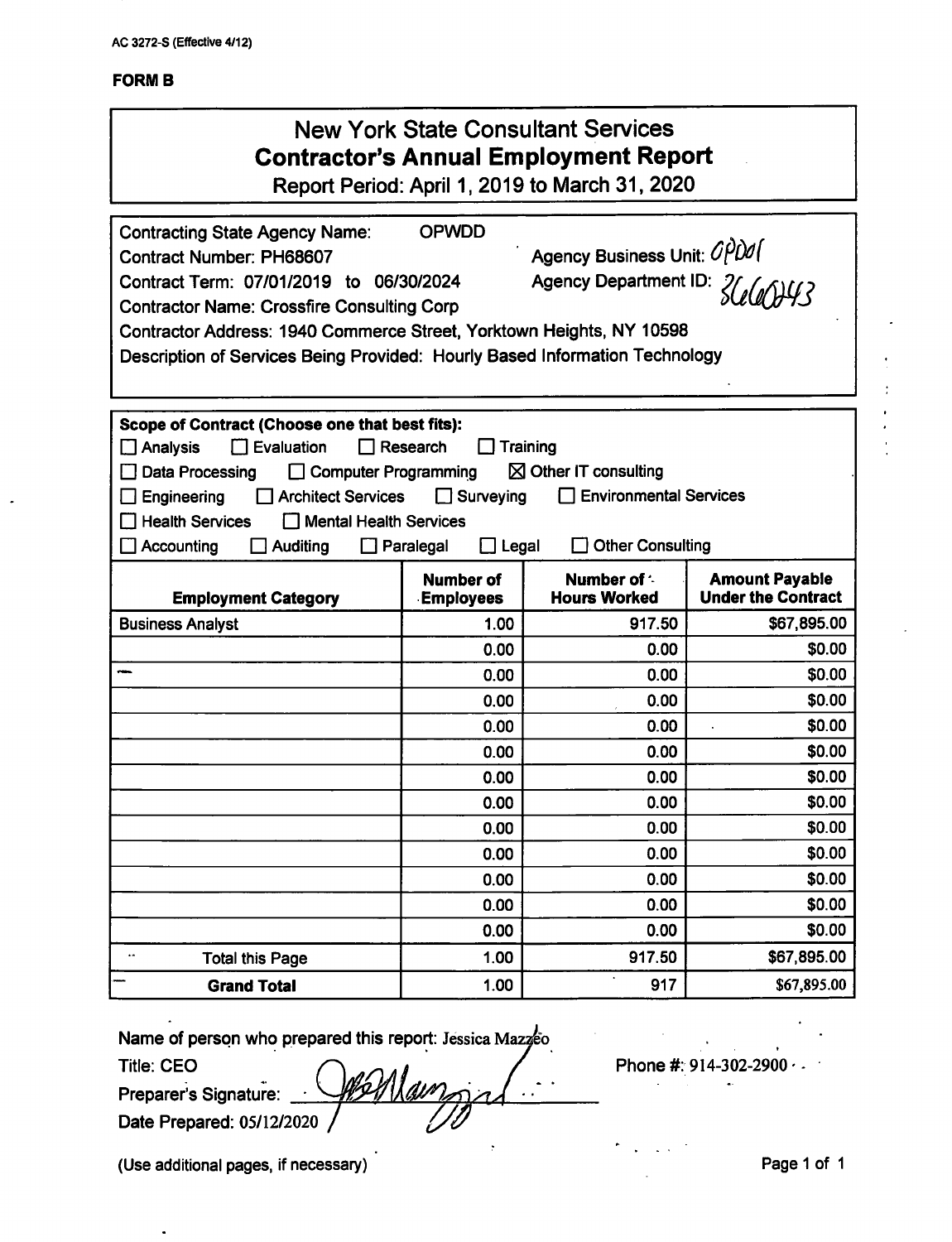# **FORMB**

| <b>New York State Consultant Services</b><br><b>Contractor's Annual Employment Report</b><br>Report Period: April 1, 2019 to March 31, 2020                                                                                                                                                                                                                                                                                                                             |                                      |                                         |                                                    |
|-------------------------------------------------------------------------------------------------------------------------------------------------------------------------------------------------------------------------------------------------------------------------------------------------------------------------------------------------------------------------------------------------------------------------------------------------------------------------|--------------------------------------|-----------------------------------------|----------------------------------------------------|
| <b>Contracting State Agency Name: New York State OPWDD</b><br>Agency Business Unit: OPDUI<br>Agency Department ID: 3666743<br><b>Contract Number: PH68613</b><br>Contract Term: 07/01/2019 to 06/30/2024<br><b>Contractor Name: Knowledge Builders Inc.</b><br>Contractor Address: 1977 Western Avenue, Ste #1, Albany, NY 12202<br><b>Description of Services Being Provided: Programmer</b>                                                                           |                                      |                                         |                                                    |
| Scope of Contract (Choose one that best fits):<br>$\boxtimes$ Evaluation<br>Research<br>$\boxtimes$ Analysis<br>Training<br>$\boxtimes$ Data Processing<br>$\boxtimes$ Computer Programming<br>$\Box$ Other IT consulting<br>Architect Services<br>$\Box$ Surveying<br><b>Environmental Services</b><br>Engineering<br><b>Health Services</b><br><b>Mental Health Services</b><br><b>Other Consulting</b><br>Accounting<br>Paralegal<br>$\Box$ Legal<br><b>Auditing</b> |                                      |                                         |                                                    |
| <b>Employment Category</b>                                                                                                                                                                                                                                                                                                                                                                                                                                              | <b>Number of</b><br><b>Employees</b> | <b>Number of</b><br><b>Hours Worked</b> | <b>Amount Payable</b><br><b>Under the Contract</b> |
| 15-1132                                                                                                                                                                                                                                                                                                                                                                                                                                                                 | 1.00                                 | 1,012.50                                | \$66,825.00                                        |
|                                                                                                                                                                                                                                                                                                                                                                                                                                                                         | 0.00                                 | 0.00                                    | \$0.00                                             |
|                                                                                                                                                                                                                                                                                                                                                                                                                                                                         | 0.00                                 | 0.00                                    | \$0.00                                             |
|                                                                                                                                                                                                                                                                                                                                                                                                                                                                         | 0.00                                 | 0.00                                    | \$0.00                                             |
|                                                                                                                                                                                                                                                                                                                                                                                                                                                                         | 0.00                                 | 0.00                                    |                                                    |
|                                                                                                                                                                                                                                                                                                                                                                                                                                                                         |                                      |                                         | \$0.00                                             |
|                                                                                                                                                                                                                                                                                                                                                                                                                                                                         | 0.00                                 | 0.00                                    | \$0.00                                             |
|                                                                                                                                                                                                                                                                                                                                                                                                                                                                         | 0.00                                 | 0.00                                    | \$0.00                                             |
|                                                                                                                                                                                                                                                                                                                                                                                                                                                                         | 0.00                                 | 0.00                                    | \$0.00                                             |
|                                                                                                                                                                                                                                                                                                                                                                                                                                                                         | 0.00                                 | 0.00                                    | \$0.00                                             |
|                                                                                                                                                                                                                                                                                                                                                                                                                                                                         | 0.00                                 | 0.00                                    | \$0.00                                             |
|                                                                                                                                                                                                                                                                                                                                                                                                                                                                         | 0.00                                 | 0.00                                    | \$0.00                                             |
|                                                                                                                                                                                                                                                                                                                                                                                                                                                                         | 0.00                                 | 0.00                                    | \$0.00                                             |
| <b>Total this Page</b>                                                                                                                                                                                                                                                                                                                                                                                                                                                  | 0.00<br>1.00                         | 0.00<br>1,012.50                        | \$0.00<br>\$66,825.00                              |

Name of person who prepared this report: Sanjay Kapalli

Title: Executive Vice President  $\bigcup_{\text{CovV}} \emptyset$ 

Preparer's Signature:

Date Prepared: 04/30/2020

Phone #: 518-810-7478

(Use additional pages, if necessary) example 2 and 2 and 2 and 2 and 2 and 2 and 2 and 2 and 2 and 2 and 2 and 2 and 2 and 2 and 2 and 2 and 2 and 2 and 2 and 2 and 2 and 2 and 2 and 2 and 2 and 2 and 2 and 2 and 2 and 2 a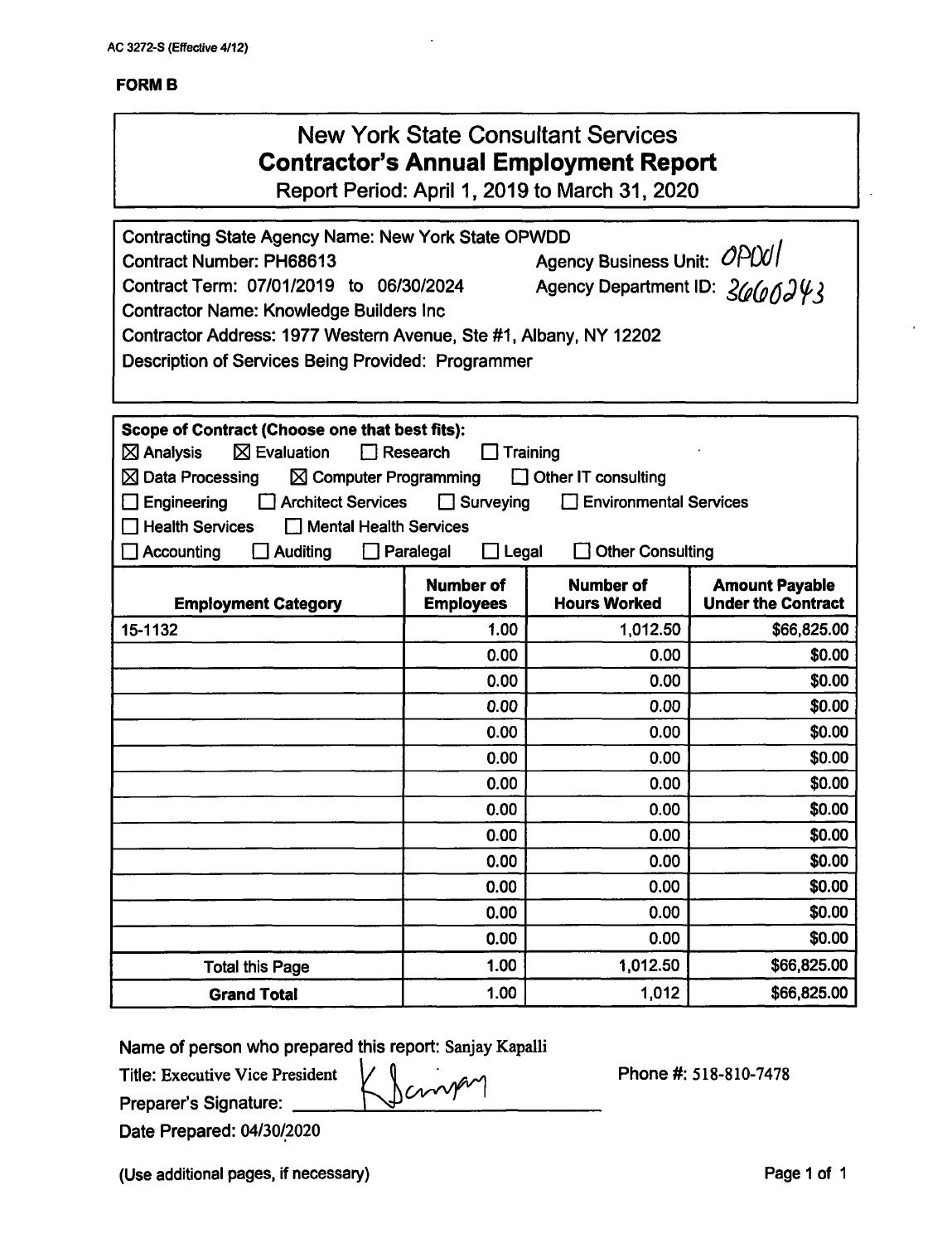**AC 3272-S (Effective 4/12)**

**FORM B** 

| <b>New York State Consultant Services</b>      |
|------------------------------------------------|
| <b>Contractor's Annual Employment Report</b>   |
| Report Period: April 1, 2019 to March 31, 2020 |

**Contracting State Agency Name: NYS OGS/NYS Office for People with Developmental Disabilities Contract Number: PH68632 Agency Business Unit:**

**Contract Term: 7/19/2019^ to 6/30/2024**

**Contractor Name: Unique Comp, Inc.**

**Contractor Address: 27-08 42nd Road**

**Long Island City. NY 11101**

**Description of Services Being Provided: IT Staffing Services**

**Scope of Contract (Choose one that best fits): ~ ,**

**Analysis Evaluation Research □■Training Data Processing IS Computer Programming Other IT consulting**

**Engineering Architect Services Surveying Environmental Services**

**Heaith Services Mental Health Services**

**Accounting Auditing Paralegal Legal Other Consulting**

| ٠<br><b>Employment Category</b>    | <b>Number of</b><br><b>Employees</b> | Number of<br><b>Hours Worked</b> | <b>Amount Payable</b><br><b>Under the Contract</b> |  |  |
|------------------------------------|--------------------------------------|----------------------------------|----------------------------------------------------|--|--|
|                                    |                                      |                                  |                                                    |  |  |
| 15-1141-00 Database Administrators | 1.00                                 | 784.5                            | \$60,288.83                                        |  |  |
|                                    |                                      |                                  |                                                    |  |  |
|                                    |                                      |                                  |                                                    |  |  |
|                                    |                                      |                                  | \$0.00                                             |  |  |
|                                    |                                      | 7.<br>٠                          | \$0.00                                             |  |  |
|                                    |                                      | 0.00                             | \$0.00                                             |  |  |
| ¥.                                 | $\bullet$                            | 0.00                             | \$0.00                                             |  |  |
|                                    |                                      | 0.00                             | \$0.00                                             |  |  |
|                                    |                                      | 0.00                             | \$0.00                                             |  |  |
|                                    |                                      | 0,00                             | \$0.00                                             |  |  |
|                                    |                                      | 0.00                             | \$0,00                                             |  |  |
|                                    |                                      | 0.00                             | \$0.00                                             |  |  |
| <b>Total this Page</b>             | 1.00                                 | 0.00                             | 0:00<br>\$                                         |  |  |
| <b>Grand Total</b>                 |                                      | 784.5                            | \$60,288.83                                        |  |  |

**Name of person who prepared this report: Diana Tacuri**

**Title: Sr. Resource Manager'**

**Preparer's Signature:** \_\_\_\_\_\_

**Date Prepared: 05/13/2020**

**Phone#: 718-392-5100**

**Agency Department ID:'^'**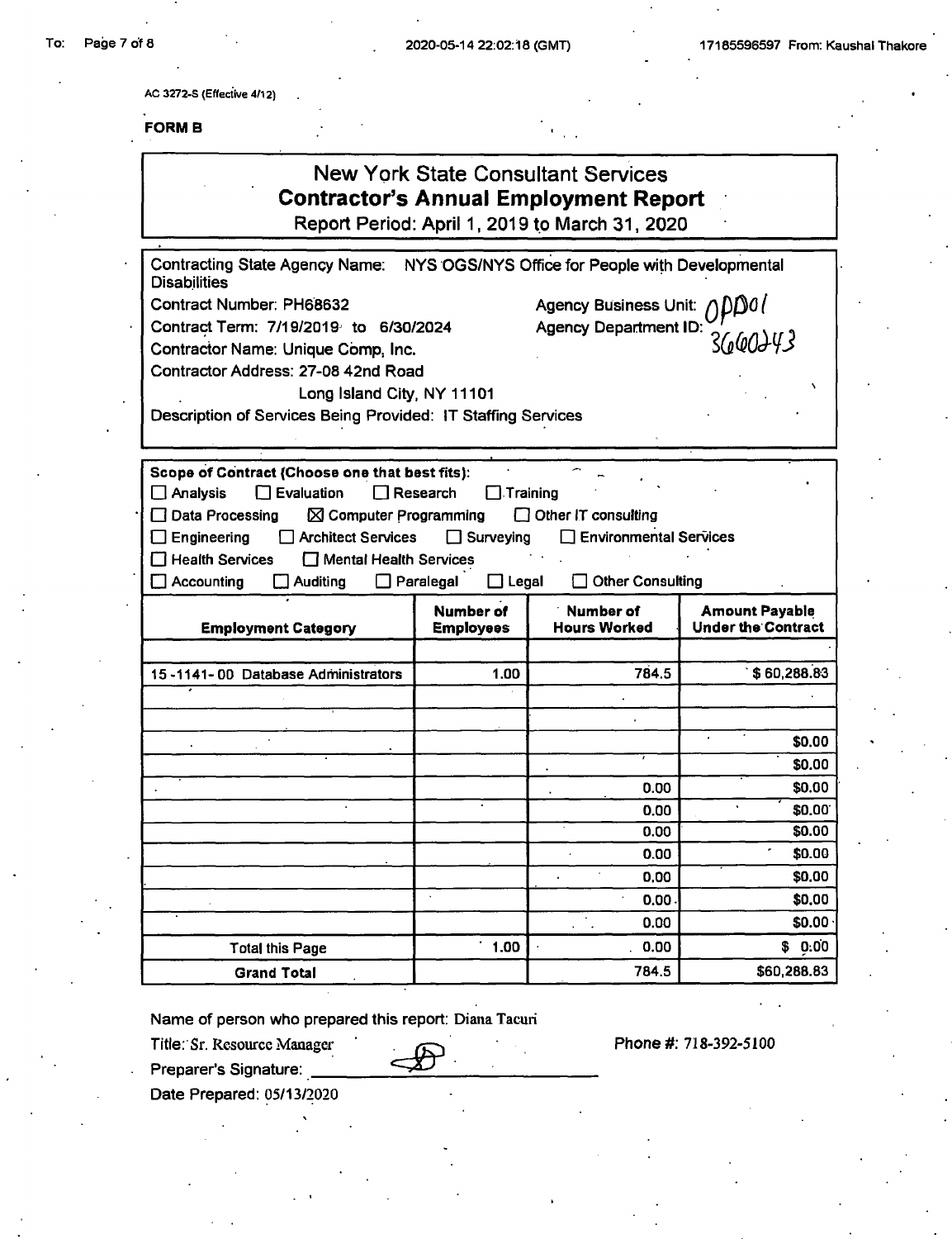#### **FORMS**

| New York State Consultant Services<br><b>Contractor's Annual Employment Report</b>     |  |  |  |
|----------------------------------------------------------------------------------------|--|--|--|
| Report Period: April 1, 2019 to March 31, 2020                                         |  |  |  |
|                                                                                        |  |  |  |
| NUSOPLUDD<br><b>Contracting State Agency Name:</b>                                     |  |  |  |
| Contract Number: PNZOSAD<br><b>Agency Business Unit:</b>                               |  |  |  |
| Agency Department ID: 3 (e CeO243                                                      |  |  |  |
| Contract Term: $4 1 19$ to $9 30 19$                                                   |  |  |  |
| Contractor Name: New York State Technology Enterprise Corporation (NYSTEC)             |  |  |  |
| Contractor Address: 99 Otis Street, 2 <sup>nd</sup> Floor, Rome, NY 13441              |  |  |  |
| <b>Description of Services Being Provided:</b>                                         |  |  |  |
| <u>EHR Sustem PM #IV #V Suppor</u>                                                     |  |  |  |
| Scope of Contract (Choose one that best fits):                                         |  |  |  |
| Evaluation<br>Research<br>Analysis<br>Training                                         |  |  |  |
| Data Processing<br><b>Computer Programming</b><br>$\boxtimes$ Other IT consulting      |  |  |  |
| <b>Architect Services</b><br>Engineering<br>Surveying<br><b>Environmental Services</b> |  |  |  |
| <b>Health Services</b><br>□ Mental Health Services                                     |  |  |  |
| <b>Auditing</b><br>Accounting<br>Paralegal<br><b>Other Consulting</b><br>Legal         |  |  |  |

| <b>Employment Category</b>                                    | Number of<br><b>Employees</b> | Number of hours to be<br>worked | <b>Amount Payable Under</b><br>the Contract |
|---------------------------------------------------------------|-------------------------------|---------------------------------|---------------------------------------------|
| 11-3021.00 Computer and<br><b>Information Systems Manager</b> |                               | 911.50                          | 9107,914.46                                 |
|                                                               |                               |                                 |                                             |
| Total this page                                               | $\infty$                      | 91,50                           | 18107,914.40                                |
| <b>Grand Total</b>                                            | Z                             | 91.50                           | 18107,914.40                                |

Name of person who prepared this report: **Michael J. Tallman**

**Title: Contracts Manager**

**Preparer's Signature:**

Michal Stalten

**Phone #: 315-334-7843 [mtallman@nvstec.com](mailto:mtallman@nvstec.com)**

Date Prepared: **5/12/2020**

(Use additional pages, if necessary)  $\overline{1 \text{ A}} 695$  Page 1 of 1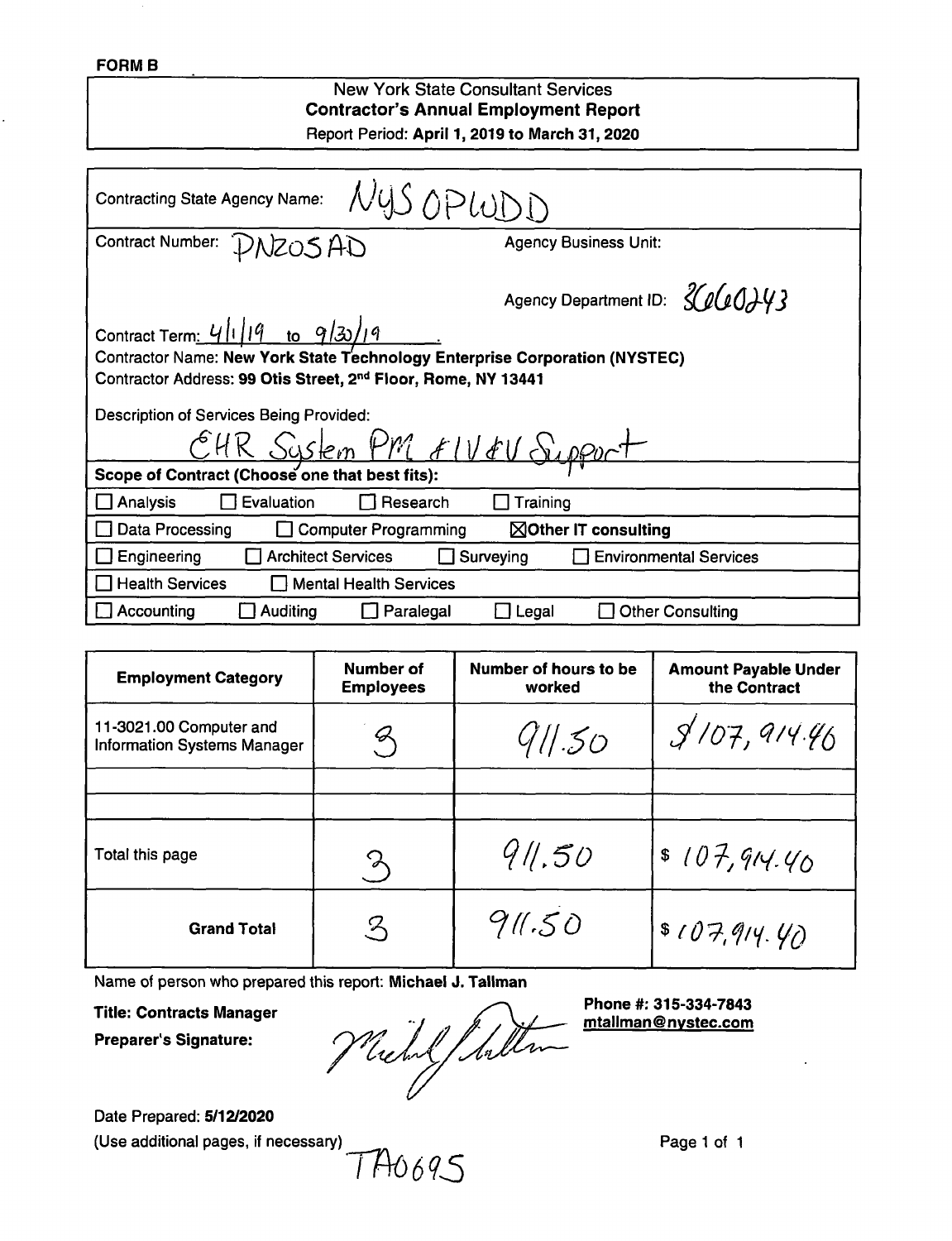## **FORMB**

# New York State Consultant Services **Contractor's Annual Employment Report** Report Period: **April 1, 2019 to March 31,2020**

| <b>Contracting State Agency Name:</b><br>VIAS CAMDD                                                                                                     |                                                               |  |  |  |
|---------------------------------------------------------------------------------------------------------------------------------------------------------|---------------------------------------------------------------|--|--|--|
| <b>Contract Number:</b><br>PNZOSAG                                                                                                                      | <b>Agency Business Unit:</b>                                  |  |  |  |
| Contract Term: $4/1/19$ to $12/31/23$ .                                                                                                                 | <b>Agency Department ID:</b><br><b><i><u>LeleO243</u></i></b> |  |  |  |
| Contractor Name: New York State Technology Enterprise Corporation (NYSTEC)<br>Contractor Address: 99 Otis Street, 2 <sup>nd</sup> Floor, Rome, NY 13441 |                                                               |  |  |  |
| <b>Description of Services Being Provided:</b><br>Service Delivery Transformation Import.                                                               |                                                               |  |  |  |
| Scope of Contract (Choose one that best fits):                                                                                                          |                                                               |  |  |  |
| Evaluation<br>Analysis<br>Research                                                                                                                      | Training                                                      |  |  |  |
| $\boxtimes$ Other IT consulting<br>Data Processing<br><b>Computer Programming</b>                                                                       |                                                               |  |  |  |
| Engineering<br><b>Architect Services</b><br>Surveying                                                                                                   | <b>Environmental Services</b>                                 |  |  |  |
| <b>Health Services</b><br><b>Mental Health Services</b>                                                                                                 |                                                               |  |  |  |
| <b>Auditing</b><br>Accounting<br>Paralegal<br>$\perp$                                                                                                   | <b>Other Consulting</b><br>Legal                              |  |  |  |

| <b>Employment Category</b>                                    | Number of<br><b>Employees</b> | Number of hours to be<br>worked | <b>Amount Payable Under</b><br>the Contract |
|---------------------------------------------------------------|-------------------------------|---------------------------------|---------------------------------------------|
| 11-3021.00 Computer and<br><b>Information Systems Manager</b> | $\approx$                     |                                 | $8,335.50$   $91,301,451.19$                |
|                                                               |                               |                                 |                                             |
| Total this page                                               |                               | 8,335.50                        | \$1,301,451.19                              |
| <b>Grand Total</b>                                            |                               | 8.33550                         | \$4,301,451.19                              |

Name of person who prepared this report: **Michael J. Tallman**

**Title: Contracts Manager Preparer's Signature:**

t tribi <u> N I</u>I

*rPi069o*

**Phone #: 315-334-7843 [mtallman@nvstec.com](mailto:mtallman@nvstec.com)**

Date Prepared: **5/12/2020**

(Use additional pages, if necessary)  $\rule{1em}{0.15mm}$  Page 1 of 1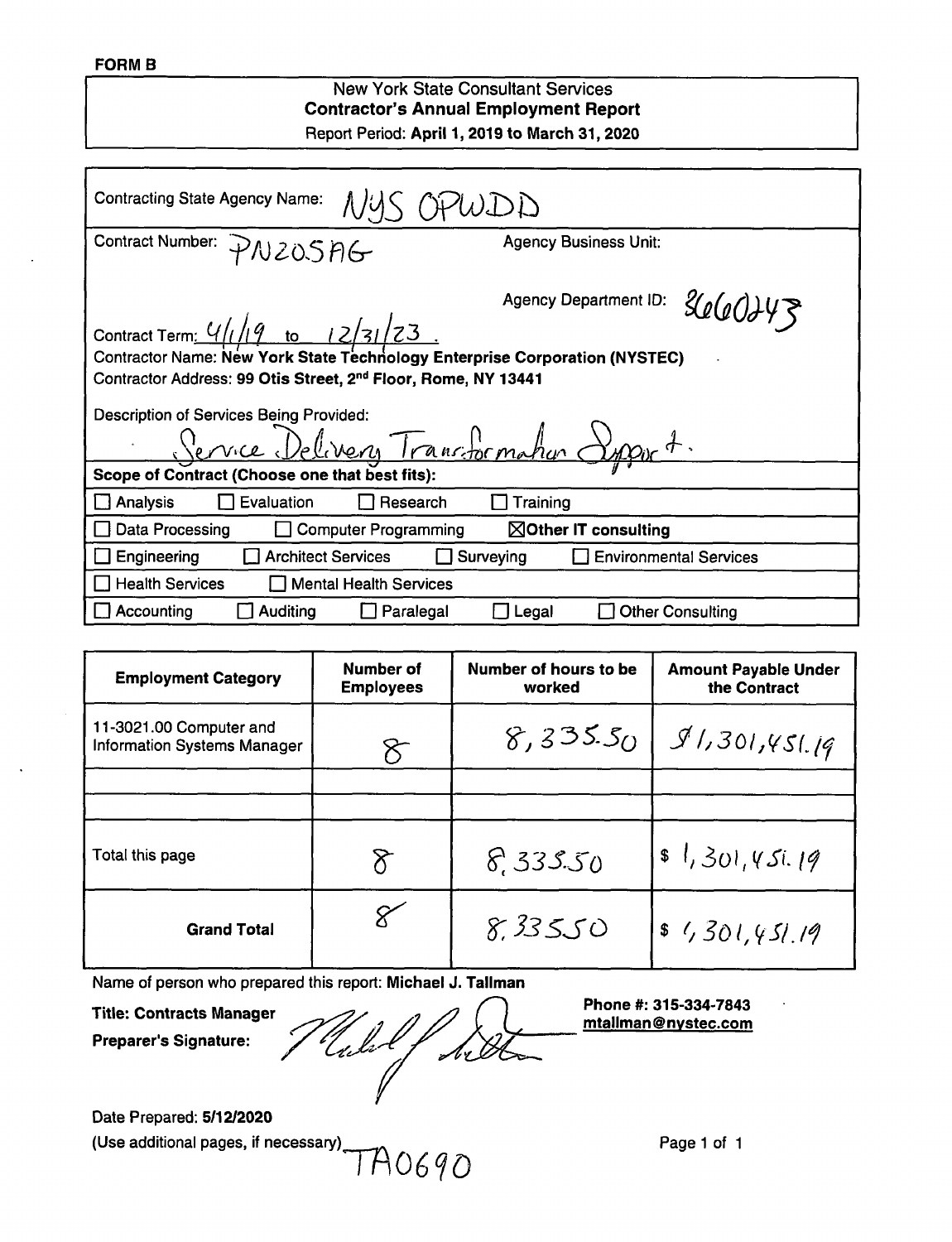|                                                                                                     | Category Code:      |                 |                           |        |
|-----------------------------------------------------------------------------------------------------|---------------------|-----------------|---------------------------|--------|
| <b>State Consultant Services</b>                                                                    |                     |                 |                           |        |
| <b>Contractor's Annual Employment Record</b><br>Report Period: April 1, 2019 through March 31, 2020 |                     |                 |                           |        |
|                                                                                                     |                     |                 |                           |        |
| Contracting State Agency Names: Office of People with Developmental Disabilities                    | <b>Agency Code:</b> |                 |                           |        |
| Contract Number: OPD01-0000086315                                                                   |                     |                 |                           |        |
| Contract Term: N/A                                                                                  |                     |                 | 3660243                   |        |
| Contractor Name: Delta Engineers, Architects, and Land Surveyors, PC                                |                     |                 |                           |        |
| Contractor Address: 860 Hooper Road Endwell, NY 13760                                               |                     |                 |                           |        |
| Description of Services Being Provided: Silver Creek Generator Replacement                          |                     |                 |                           |        |
| Scope of Contract (Choose one that best fits):                                                      |                     |                 |                           |        |
| Analysis a Evaluation a Research a Training a                                                       |                     |                 |                           |        |
| Data Processing a Computer Programing a Other IT Consulting a                                       |                     |                 |                           |        |
| Engineering Architect Services a Surveying a Environmental Services a                               |                     |                 |                           |        |
| Health Services a Mental Health Services a                                                          |                     |                 |                           |        |
| Accounting a Auditing a Paralegal a Legal a Other Consulting a                                      |                     |                 |                           |        |
|                                                                                                     |                     |                 |                           |        |
|                                                                                                     | Number of           | Number of hours | Amount Payable            |        |
| <b>Employment Category</b>                                                                          | <b>Employees</b>    | worked          | <b>Under the Contract</b> |        |
| 17-2051.00 CIVIL ENGINEERS                                                                          | 2                   | 4.00            | -\$                       | 300.82 |
| 17-2071.00 ELECTRICAL ENGINEERS                                                                     | 4                   | $15.25$ 5       | 1,281.80                  |        |
| 17-2141.00 MECHANICAL ENGINEERS                                                                     | 2                   | $11.50$   S     | 1,094.75                  |        |
|                                                                                                     |                     |                 |                           |        |
|                                                                                                     |                     |                 |                           |        |
|                                                                                                     |                     |                 |                           |        |
|                                                                                                     |                     |                 |                           |        |
|                                                                                                     |                     |                 |                           |        |
|                                                                                                     |                     |                 |                           |        |
|                                                                                                     |                     |                 |                           |        |
|                                                                                                     |                     |                 |                           |        |
|                                                                                                     |                     |                 |                           |        |
|                                                                                                     |                     |                 |                           |        |
|                                                                                                     |                     |                 |                           |        |
|                                                                                                     |                     |                 |                           |        |
| Total this page                                                                                     | 8                   | 30.75 l         | 2,677.37<br>۱Ŝ            |        |
| <b>Grand Total</b><br>$\overline{a}$<br>. .                                                         | 8                   | 30.75           | Ŝ<br>2,677.37             |        |

Name of person who prepared this report: KELCIE J. GUCCIA Title: HUMAN RESOURCES COORDINATOR **Phone #: 607-231-6657** 

Kercio Ducca

**OSC Use Only:** Reporting Code:

Preparer's Signature: Date Prepared: 5/1/2020 (Use additional pages, if necessary) example  $P$  and  $P$  and  $P$  are  $P$  of  $P$  and  $P$  are  $P$  of  $P$  and  $P$  are  $P$  of  $P$  and  $P$  are  $P$  are  $P$  and  $P$  are  $P$  are  $P$  are  $P$  are  $P$  are  $P$  and  $P$  are  $P$  are  $P$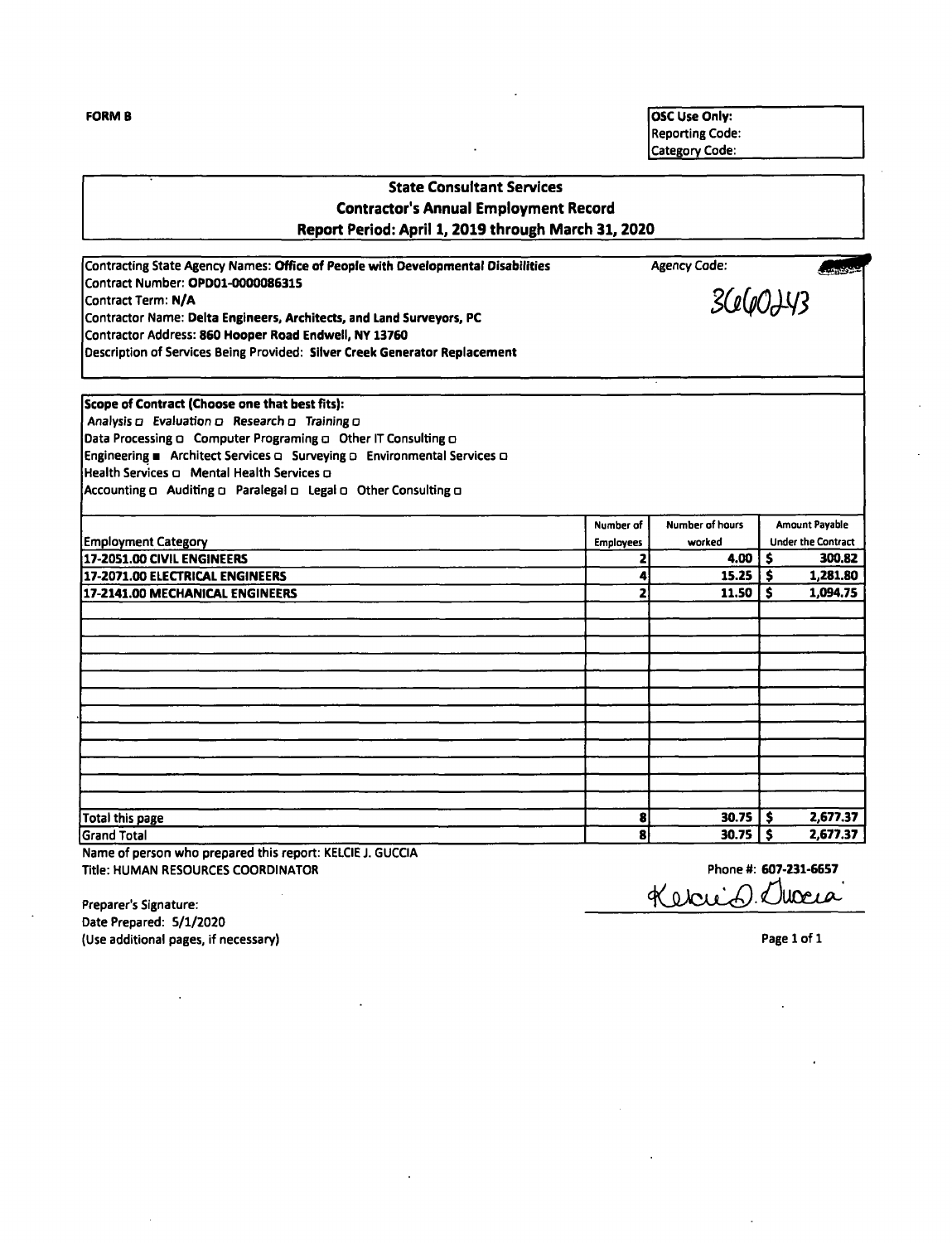| <b>State Consultant Services</b><br><b>Contractor's Annual Employment Record</b>                                      |                  |                        |                           |                                                     |
|-----------------------------------------------------------------------------------------------------------------------|------------------|------------------------|---------------------------|-----------------------------------------------------|
|                                                                                                                       |                  |                        |                           | Report Period: April 1, 2019 through March 31, 2020 |
|                                                                                                                       |                  | <b>Agency Code:</b>    |                           |                                                     |
| Contracting State Agency Names: Office of People with Developmental Disabilities<br>Contract Number: OPD01-0000086187 |                  |                        | 3000743                   |                                                     |
| Contract Term: N/A                                                                                                    |                  |                        |                           |                                                     |
| Contractor Name: Delta Engineers, Architects, and Land Surveyors, PC                                                  |                  |                        |                           |                                                     |
| Contractor Address: 860 Hooper Road Endwell, NY 13760                                                                 |                  |                        |                           |                                                     |
| Description of Services Being Provided: Dayton Generator Replacement                                                  |                  |                        |                           |                                                     |
| Scope of Contract (Choose one that best fits):                                                                        |                  |                        |                           |                                                     |
| Analysis a Evaluation a Research o Training a                                                                         |                  |                        |                           |                                                     |
| Data Processing a Computer Programing a Other IT Consulting a                                                         |                  |                        |                           |                                                     |
| Engineering a Architect Services a Surveying a Environmental Services a                                               |                  |                        |                           |                                                     |
| Health Services o Mental Health Services o                                                                            |                  |                        |                           |                                                     |
| Accounting a Auditing a Paralegal a Legal a Other Consulting a                                                        |                  |                        |                           |                                                     |
|                                                                                                                       | Number of        | <b>Number of hours</b> | Amount Payable            |                                                     |
| <b>Employment Category</b>                                                                                            | <b>Employees</b> | worked                 | <b>Under the Contract</b> |                                                     |
| 17-2071.00 ELECTRICAL ENGINEERS                                                                                       |                  | 15.75                  | Ŝ<br>1,312.66             |                                                     |
| 17-2141.00 MECHANICAL ENGINEERS                                                                                       |                  | 6.50                   | \$<br>490.10              |                                                     |
|                                                                                                                       |                  |                        |                           |                                                     |
|                                                                                                                       |                  |                        |                           |                                                     |
|                                                                                                                       |                  |                        |                           |                                                     |
|                                                                                                                       |                  |                        |                           |                                                     |
|                                                                                                                       |                  |                        |                           |                                                     |
|                                                                                                                       |                  |                        |                           |                                                     |
|                                                                                                                       |                  |                        |                           |                                                     |
|                                                                                                                       |                  |                        |                           |                                                     |
|                                                                                                                       |                  |                        |                           |                                                     |
|                                                                                                                       |                  |                        |                           |                                                     |
|                                                                                                                       |                  |                        |                           |                                                     |
|                                                                                                                       |                  |                        |                           |                                                     |
|                                                                                                                       |                  |                        |                           |                                                     |
| Total this page                                                                                                       | 5                | 22.25                  | 1,802.76<br>۱s            |                                                     |
| <b>Grand Total</b>                                                                                                    | 5                | 22.25                  | ŝ<br>1,802.76             |                                                     |

Name of person who prepared this report: KELCIE J. GUCCIA Title: HUMAN RESOURCES COORDINATOR **Phone #: 607-231-6657** 

Kekieb Ducca

Preparer's Signature:  $\sim 10$ Date Prepared: 5/1/2020 (Use additional pages, if necessary) example and the example of the example of the Page 1 of 1

 $\ddot{\phantom{0}}$ 

 $\Delta \sim$ 

 $\epsilon$ 

**FORM B OSC** Use Only: Reporting Code: Category Code: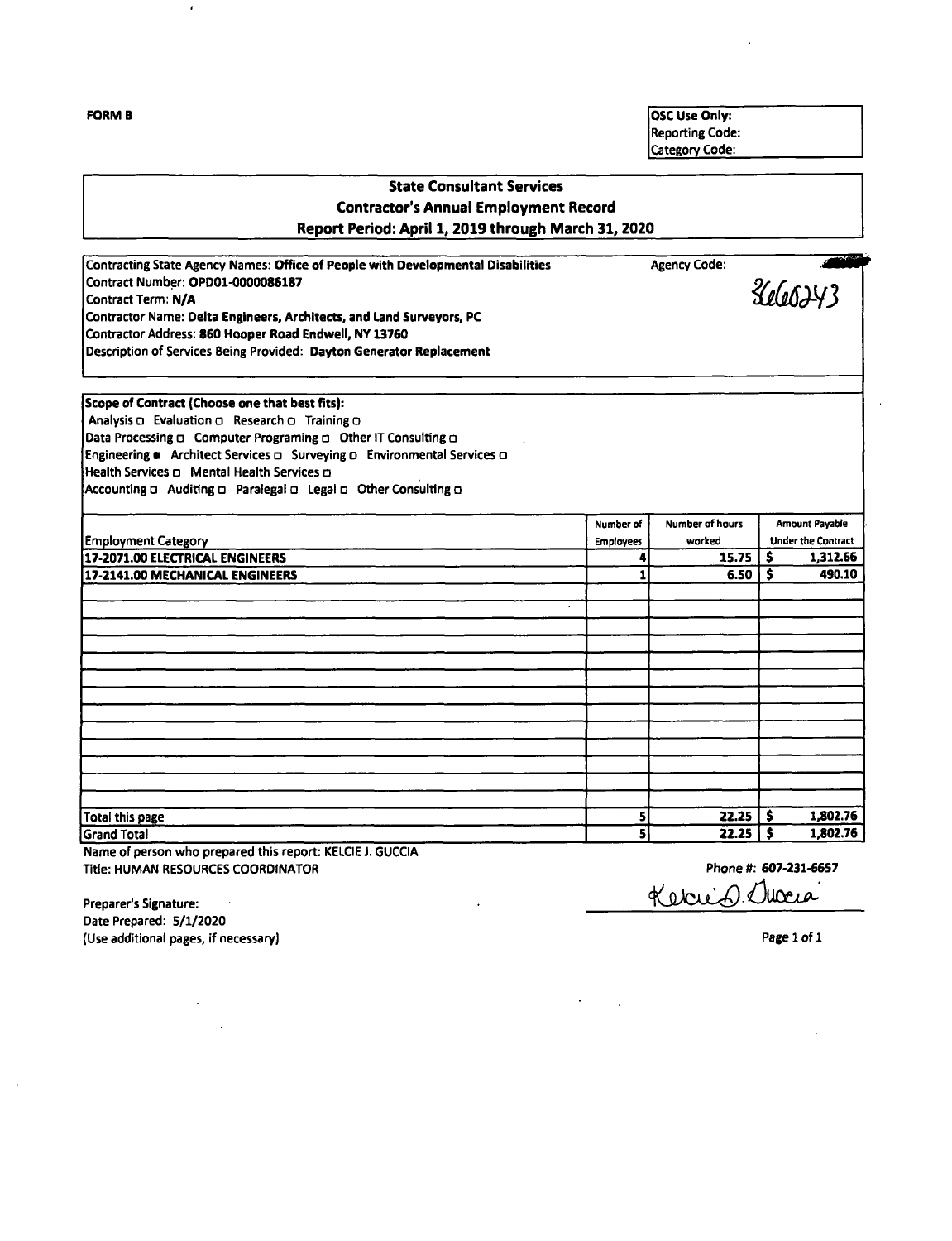**State Consultant Services Contractor's Annual Employment Record Report Period: April 1,2019 through March 31,2020** Contracting State Agency Contract Number; **OPDOl-0000086304** Names: **Office of People with Developmental Disabilities** *m* Contract Term: **N/A** Contractor Name: **Delta Engineers, Architects, and Land Surveyors, PC** Contractor Address: **860 Hooper Road Endwell, NY 13760** Description of Services Being Provided: **Perrysburgh Generator Replacement** Agency Code: **Scope of Contract (Choose one that best fits);** Analysis **a** Evaluation **a** Research **a** Training **a** Data Processing a Computer Programing a Other IT Consulting a Engineering  $\blacksquare$  Architect Services  $\square$  Surveying  $\square$  Environmental Services  $\square$ Health Services n Mental Health Services n  $|$ Accounting  $\Box$  Auditing  $\Box$  Paralegal  $\Box$  Legal  $\Box$  Other Consulting  $\Box$ **Number of Employees Number of hours worked Amount Payable** Employment Category **Under the Contract Under the Contract Under the Contract Under the Contract 17-2071.00 ELECTRICAL ENGINEERS 1 27.50 5 2,046.53**<br>**17-2141.00** MECHANICAL ENGINEERS **1 27.25 5 546.65 17-2141.00 MECHANICAL ENGINEERS 1 7.25 \$ 546.65** Total this page **5 34.75 \$ 2,593.18** Grand Total **5 34.75 \$ 2,593.18** Name of person who prepared this report: KELCIE J. GUCCIA

Title: HUMAN RESOURCES COORDINATOR Phone#: **607-231-6657**

Kekie بمدمهماا

**OSC Use Only:** Reporting Code: Category Code:

Preparer's Signature: Date Prepared: 5/1/2020 (Use additional pages, if necessary) examples and the set of 1 set of 1 set of 1 set of 1 set of 1 set of 1 set of 1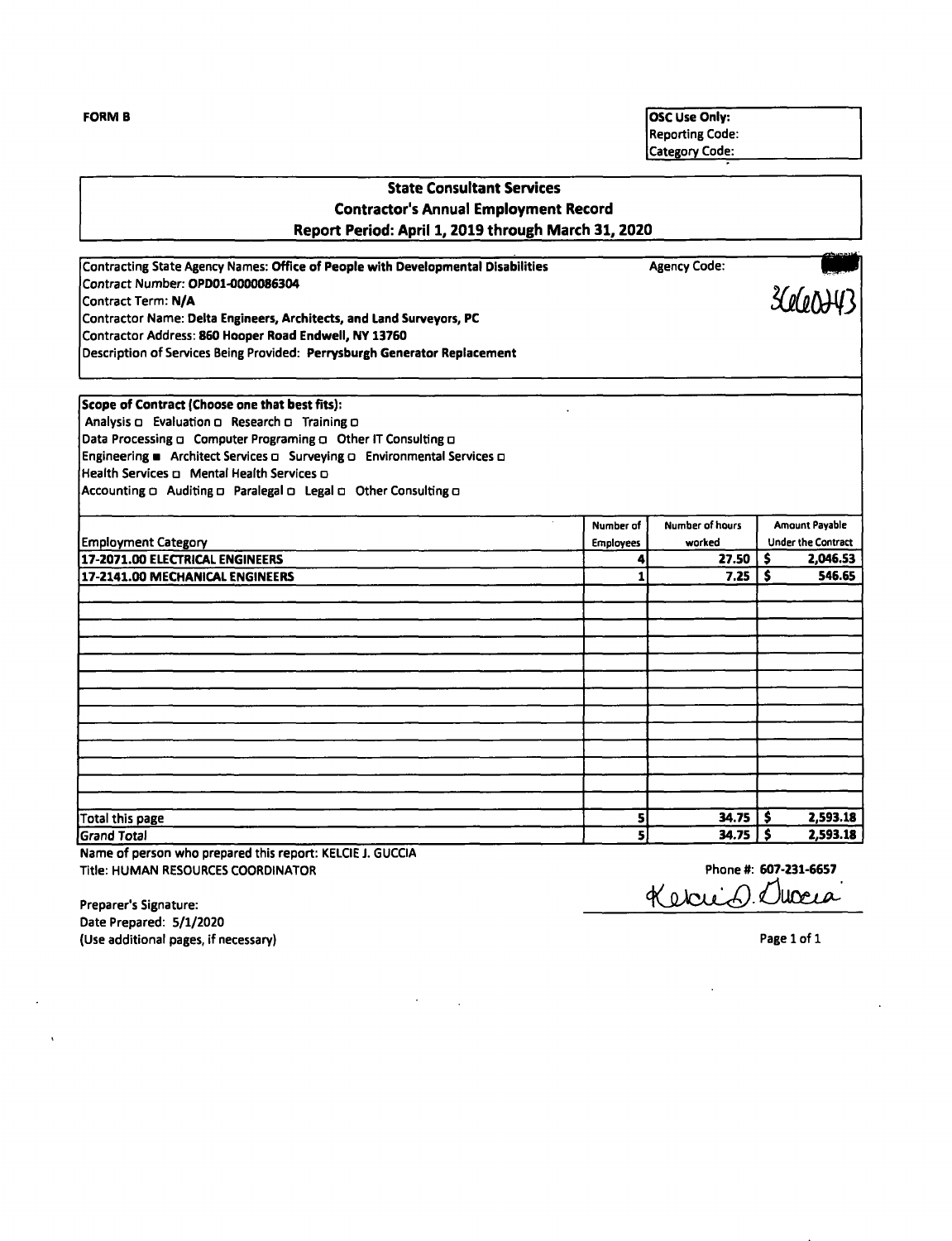**State Consultant Services Contractor's Annual Employment Record Report Period: April 1,2019 through March 31,2020** Contracting State Agency Names: **Office of People with Developmental Disabilities** Contract Number: **OPDOl-0000086116** Contract Term: **N/A** Contractor Name: **Delta Engineers, Architects, and Land Surveyors, PC** Contractor Address: **860 Hooper Road Endwell, NY 13760** Agency Code: *Mtmy* **Scope of Contract (Choose one that best fits):** Analysis  $\Box$  Evaluation  $\Box$  Research  $\Box$  Training  $\Box$ Data Processing  $\Box$  Computer Programing  $\Box$  Other IT Consulting  $\Box$ Engineering **a** Architect Services  $\Box$  Surveying  $\Box$  Environmental Services  $\Box$ Health Services a Mental Health Services a Accounting  $\Box$  Auditing  $\Box$  Paralegal  $\Box$  Legal  $\Box$  Other Consulting  $\Box$ **Number of hours worked Amount Payable Under the Contract Number of** Employment Category **Employees 17-2071.00 ELECTRICAL ENGINEERS 3 17.75 \$ 1,493.88 17-2141.00 MECHANICAL ENGINEERS 1 7.75 \$ S84.35** Total **this** page **4 25.50 \$ 2,078.23** Grand Total **25.504 \$ 2,078.23**

Name of person who prepared this report: KELCIE J. GUCCIA Title: HUMAN RESOURCES COORDINATOR Phone #: **607-231-6657**

Preparer's Signature: Date Prepared: S/1/2020 (Use additional pages, if necessary) Page <sup>1</sup> of <sup>1</sup>

Kekich Dera

**OSC Use Only:** Reporting Code: Category Code:

Description of Services Being Provided: **Lakeview Generator Replacement**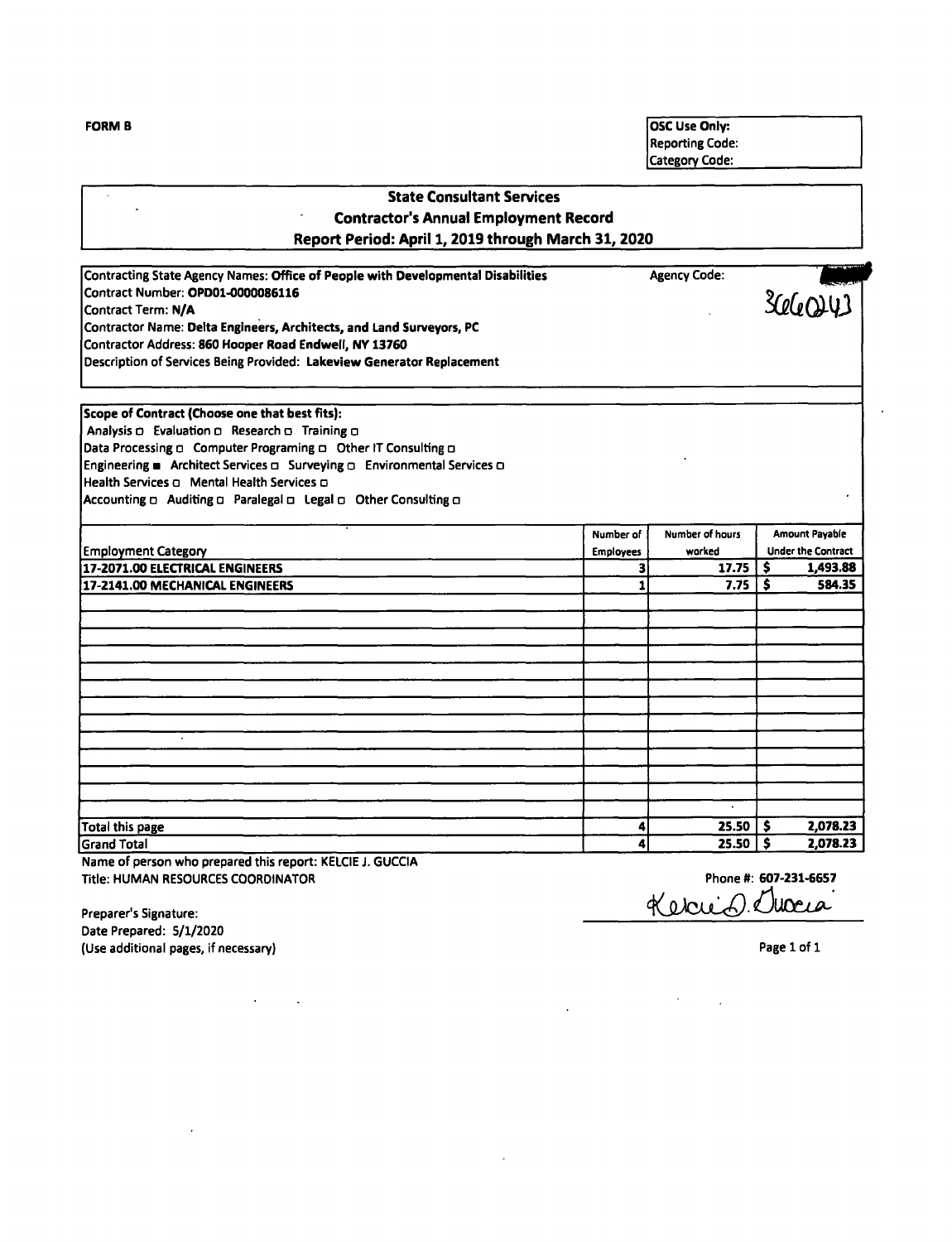**State Consultant Services Contractor's Annual Employment Record Report Period: April 1,2019 through March 31, 2020** Contracting State Agency Names; **Office of People with Developmental Disabilities** Agency Code: Contract Number: **OPDOi-0000086188**  $366044$ Contract Term; **N/A** Contractor Name: **Delta Engineers, Architects, and Land Surveyors, PC** Contractor Address; **860 Hooper Road Endwell, NY 13760** Description of Services Being Provided: **Hamburg Generator Replacement Scope of Contract (Choose one that best fits):** Analysis **p** Evaluation **p** Research **p** Training **p** Data Processing  $\Box$  Computer Programing  $\Box$  Other IT Consulting  $\Box$ **Engineering a** Architect Services **a** Surveying a Environmental Services a Health Services D Mental Health Services D Accounting  $\Box$  Auditing  $\Box$  Paralegal  $\Box$  Legal  $\Box$  Other Consulting  $\Box$ **Number of Number of hours Amount Payable** Employment Category **worked**<br>17-2071.00 ELECTRICAL ENGINEERS **WORKERS WORKED ALL ASSESS Employees Under the Contract 17-2071.00 ELECTRICAL ENGINEERS** 4 **19.25 \$ 1,577.46 17-2141.00 MECHANICAL ENGINEERS 1 7.75 \$ 584.35** Total this page **5 27.00 \$ 2,161.81** Grand Total **5 27.00 \$ 2,161.81** Name of person who prepared this report: KELCIE J. GUCCIA

Title: HUMAN RESOURCES COORDINATOR Phone#: **607-231-6657**

Preparer's Signature: Date Prepared: S/1/2020 (Use additional pages, If necessary) Page <sup>1</sup> of <sup>1</sup>

Kekick Diocea

**OSC Use Only:** Reporting Code; Category Code: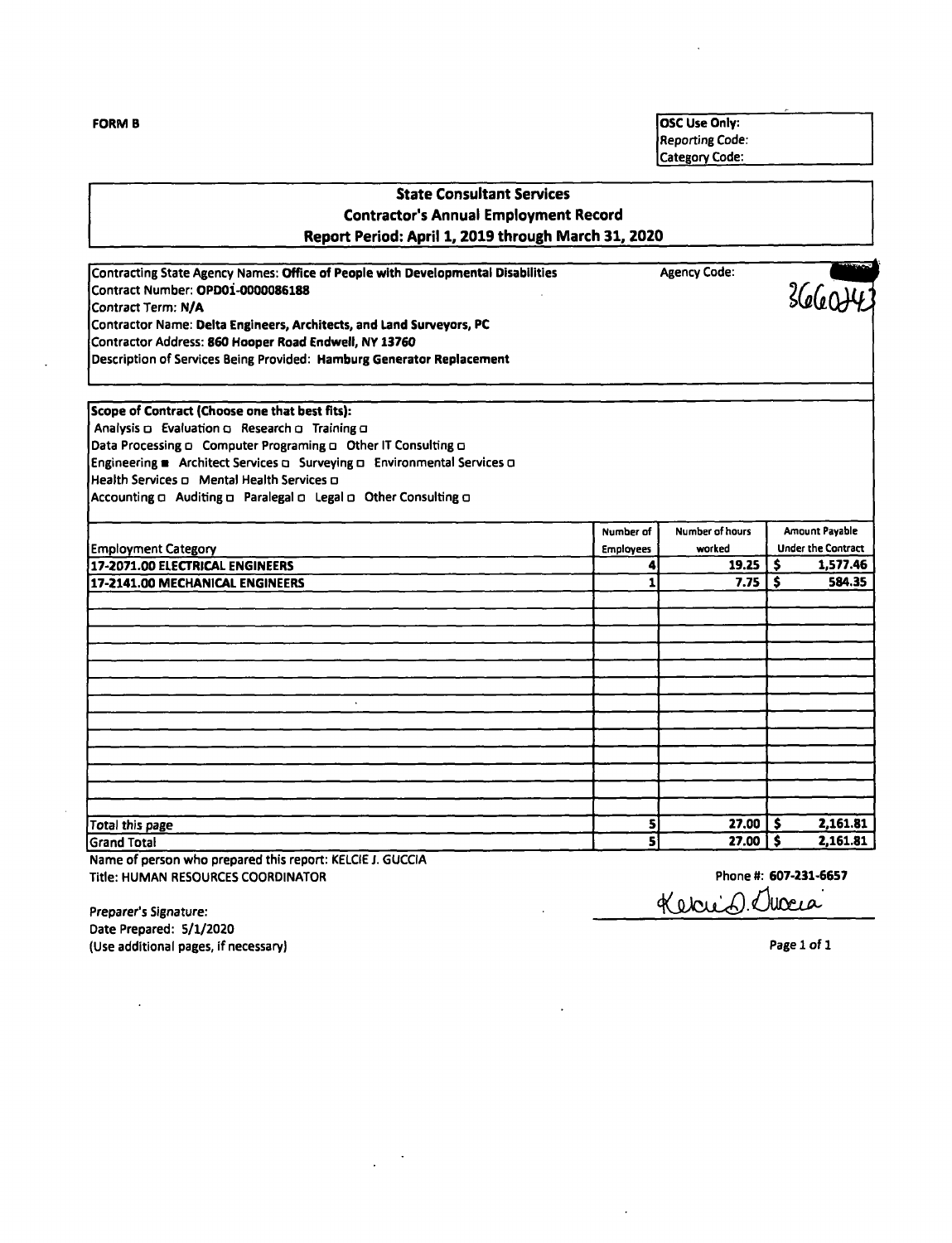**OSC Use Only:** Reporting Code: Category Code:

# **State Consultant Services Contractor's Annual Employment Record Report Period: April 1,2019 through March 31, 2020**

**3660H Contracting State Agency Names: Office of People with Developmental Disabilities Agency Code:** Contract Number; **OPOOl-0000086184** Contract Term: **N/A** Contractor Name: **Delta Engineers, Architects, and Land Surveyors, PC** Contractor Address: **860 Hooper Road Endwell, NY 13760** Description of Services Being Provided: **Orchard Park Generator Replacement Scope of Contract (Choose one that best fits):** Analysis D Evaluation **a** Research o Training d Data Processing  $\Box$  Computer Programing  $\Box$  Other IT Consulting  $\Box$ Engineering **Architect Services**  $\Box$  Surveying  $\Box$  Environmental Services  $\Box$ Health Services D Mental Health Services D Accounting  $\Box$  Auditing  $\Box$  Paralegal  $\Box$  Legal  $\Box$  Other Consulting  $\Box$ **Number of Employees Number of hours worked Amount Payable** Employment Category **Theory Under the Contract 17-2071.00 ELEaRICAL ENGINEERS 3 24.S0 \$ 1,976.76 17-2141.00 MECHANICAL ENGINEERS 1 6.25 s 471.25** Total this page 4 **30.75 \$ 2,448.01** Grand Total 4 **30.75 \$ 2,448.01**

Name of person who prepared this report: KELCIE J. GUCCIA Title: HUMAN RESOURCES COORDINATOR **Phone #: 607-231-6657**

Date Prepared: 5/1/20 (Use additional pages, if necessary) **Page <sup>1</sup> of <sup>1</sup>**

Preparer's Signature: Allecue d'Alecue d'Alecue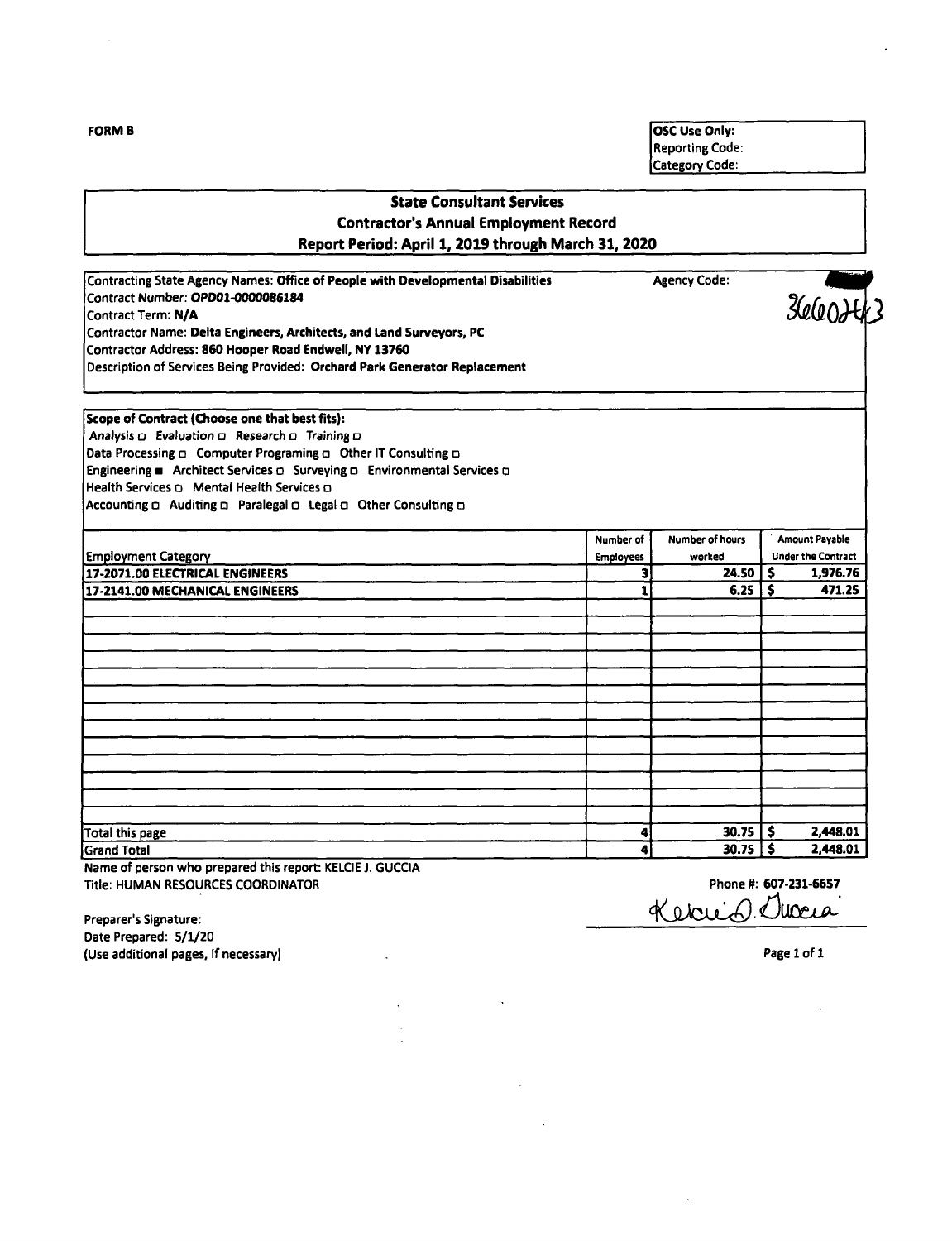**FORM B OSC** Use Only: Reporting Code: Category Code:

# **State Consultant Services Contractor's Annual Employment Record Report Period: April 1,2019 through March 31, 2020**

Contracting State Agency Names: **Office of People with Developmental Disabilities** Contract Number: **OPDOl-0000030374** Contract Term: **N/A** Contractor Name: **Deita Engineers, Architects, and Land Surveyors, PC** Contractor Address: **860 Hooper Road Endweli, NY 13760** Description of Services Being Provided: **DDSO10 Prospect St Little Falls** Agency Code: **Scope of Contract (Choose one that best fits):** Analysis D Evaluation D Research D Training D Data Processing a Computer Programing a Other IT Consulting a Engineering  $\blacksquare$  Architect Services  $\Box$  Surveying  $\Box$  Environmental Services  $\Box$ Health Services a Mental Health Services a Accounting  $\Box$  Auditing  $\Box$  Paralegal  $\Box$  Legal  $\Box$  Other Consulting  $\Box$ **Amount Payable Under the Contract Number of Employees Number of hours** Employment Category **worked 17-205i:00 CIVIL ENGINEERS** 2 **13.00 \$ 1,823.1S 17-1022.00 SURVEYORS 1 0.S0 \$ SS.95 17-3022.00 CIVIL ENGINEERING TECHNICIANS 1 29.25 \$ 1,791.08 17-3031.01 SURVEYING TECHNICIANS 2 15.00 \$ 1,585.40**

Total this page 6 **57.75 \$ 5,255.58**

Grand Total 6 **57.75 \$ 5,255.58** Name of *person* who prepared this *report:* KELCIE J. GUCCiA Title: HUMAN RESOURCES COORDINATOR Phone#: **607-231-6657**

Keri  $Mrla$ 

*Preparer's* Signature: Date Prepared: 5/1/2020 (Use additional pages, if necessary) examples and the set of 1 set of 1 set of 1 set of 1 set of 1 set of 1 set of 1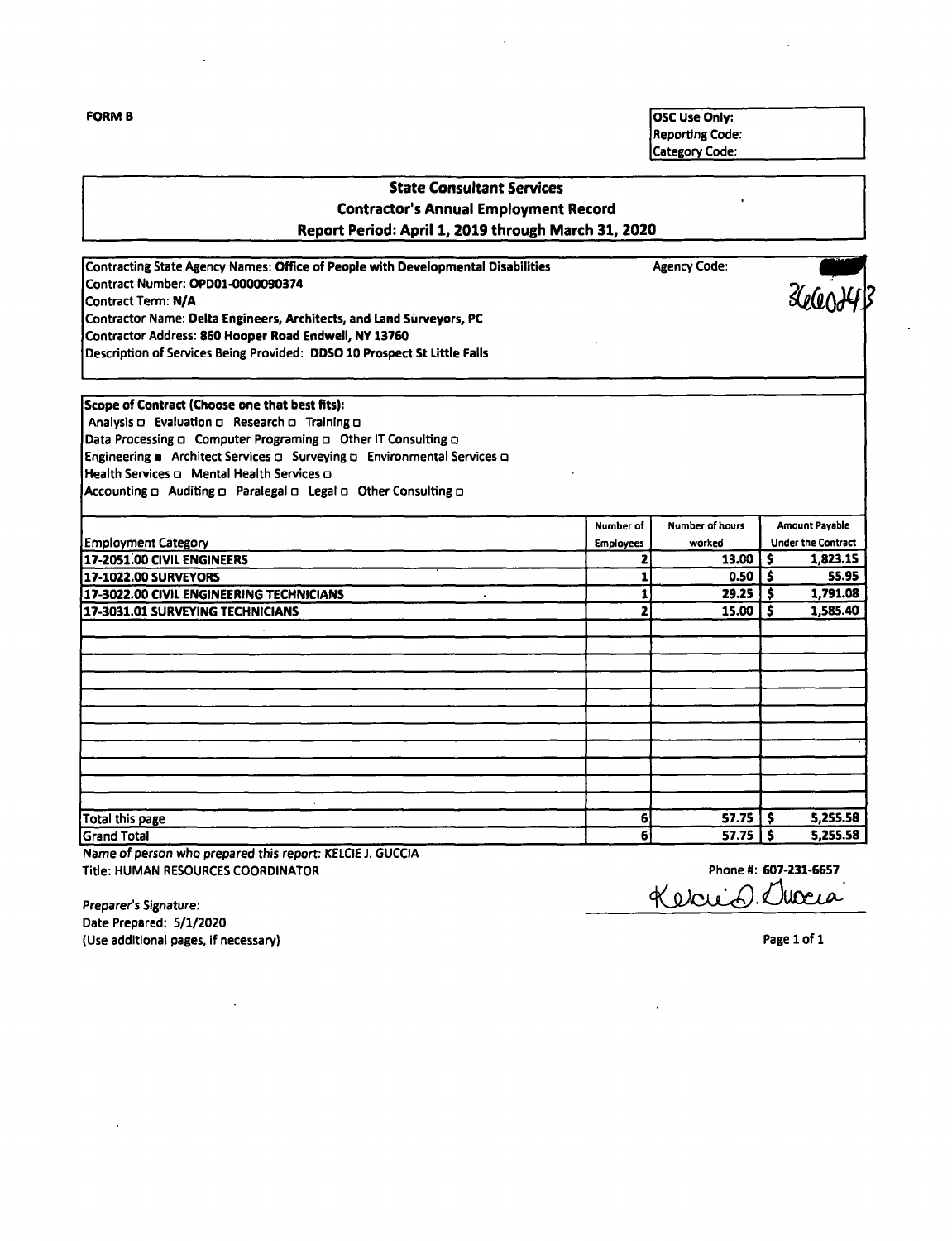**State Consultant Services Contractor's Annual Employment Record Report Period: April 1, 2019 through March 31,2020** Contracting State Agency Names: Office of People with Developmental Disabilities Agency Code: **Agency Code:** *Supportant Number: Unknown*<br>
Contract Term: N/A *Supportant Term: N/A* Contract Number: **Unknown** Contract Term: **N/A** Contractor Name: **Delta Engineers, Architects, and Land Surveyors, PC** Contractor Address: **860 Hooper Road Endwell, NY 13760** Description of Services Being Provided: **Broome DDSO Catwalk for Cooling Towers Scope of Contract (Choose one that best fits):** Analysis **o** Evaluation **D** Research **D** Training **o** Data Processing **a** Computer Programing **a** Other IT Consulting Engineering **a** Architect Services  $\Box$  Surveying  $\Box$  Environmental Services  $\Box$ Health Services o Mental Health Services o Accounting  $\Box$  Auditing  $\Box$  Paralegal  $\Box$  Legal  $\Box$  Other Consulting  $\Box$ **Number of Employees Number of hours worked Amount Payable** Employment Category **Under the Contract 17-2051.00 CIVIL ENGINEERS 3 77.00 \$ 6,651.61** Total this page **3 77.00 \$ 6,651.61** Grand Total **3 77.00 \$ 6,651.61**

Name of person who prepared this report: KELCiE J. GUCCiA Title: HUMAN RESOURCES COORDINATOR Phone #: **607-231-6657**

Keki  $IDP12$ 

**OSC Use Only:** Reporting Code: Category Code:

Preparer's Signature: Date Prepared: 5/1/2020 (Use additional pages, if necessary) examples and the example of 1 of 1 page 1 of 1